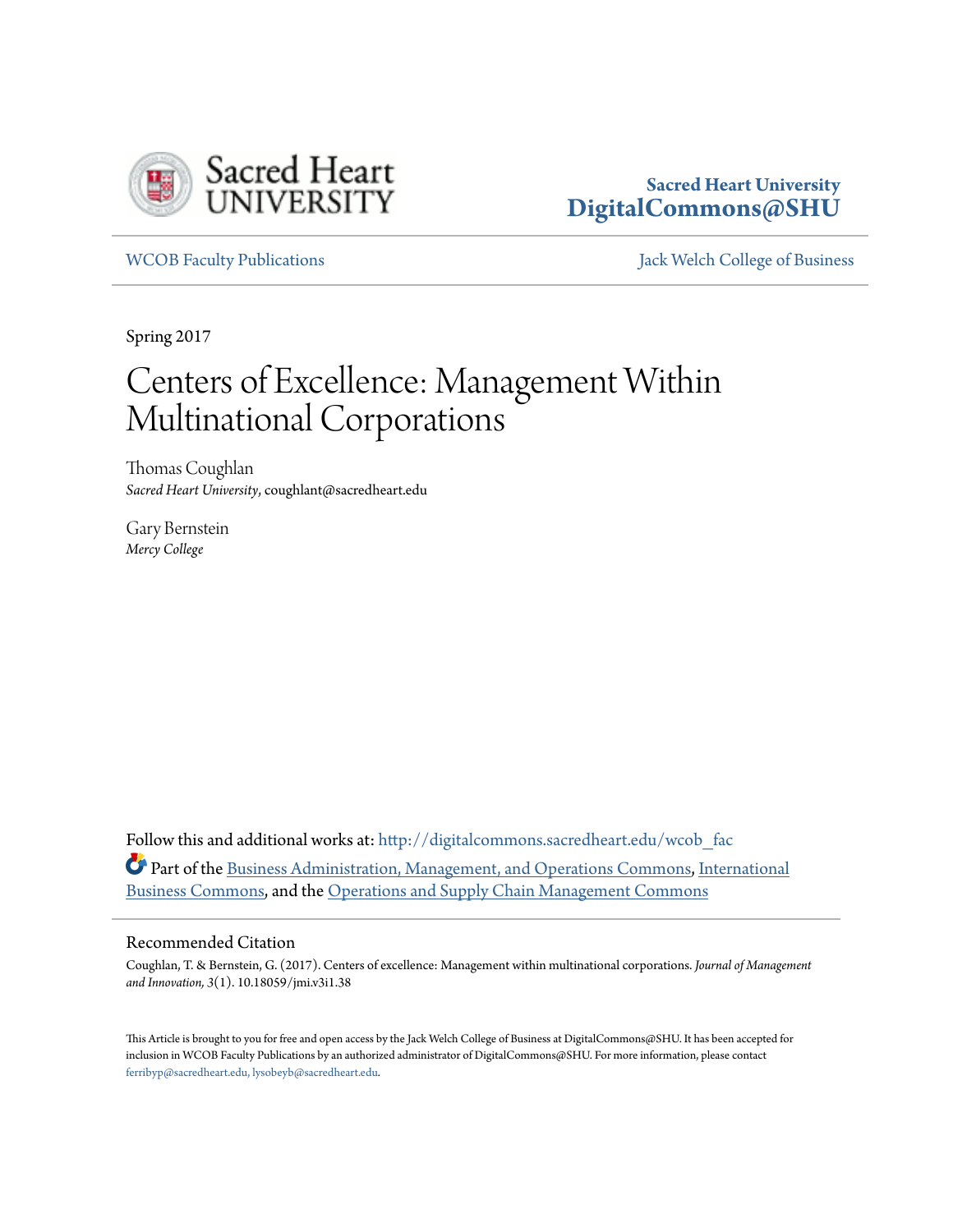# Centers of Excellence Management within Multinational

# Corporations

by

# **Gary Bernstein**

Mercy College

**Tom Coughlan** 

Mercy College

#### **Abstract**

As organizations expand geographically, and especially when expanding globally, they often find it necessary, or more effective, to develop Centers of Excellence (CoE). If properly structured these centers can reduce cost, improve efficiency, leverage organizational assets, and often improve levels of organizational innovation. This is the next installment in a series of articles started in the first issues of the JMI exploring these very challenging issues (Coughlan & Bernstein, 2015). In this installment the authors will specifically address issues surrounding leadership, integrated governance model, standardization, continuous improvement, business continuity, and managing through hard target metrics. This article assumes that the CoE is past its initial startup phase and it operating at a full level of scale. In addition, this paper is focused on multi-national corporations (MNCs) where CoEs are internally operated – not outsourced to third parties - and more specifically on knowledge based CoEs..

**Keywords:** 3 to 5 keywords

Journal of Management and Innovation, 3(1), Spring 2017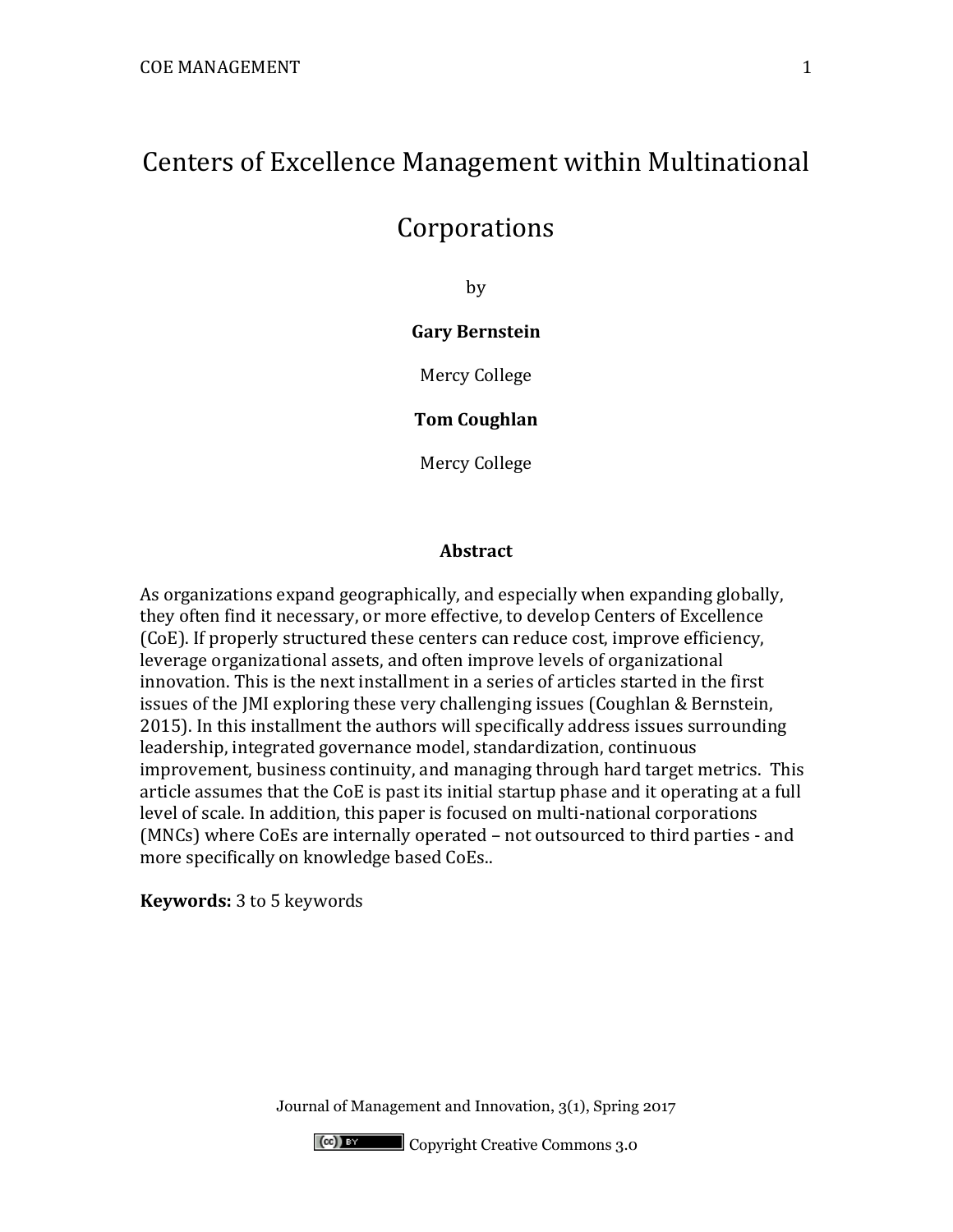#### **Introduction**

The building of expert skills, or capabilities, rarely happen in the normal course of business or in traditional business environments. Therefore, it is often necessary to develop environments with a concentration of experts, deep interaction between related disciplines, focused training and research, and the infrastructure to share this knowledge and abilities across the organization. These environments have become known as Centers of Excellence (CoE), and they have been implemented across a variety of disciplines and in a number of different formats, including but not limited to: centers of operational excellence, research and development centers, centers of elite professional services or medical practice, think tanks, and strategy centers (Frost, Birkinshaw, & Ensign, 2002; Mieg, 2014). Since the term is broadly used, and sometimes would seem to have conflicting definitions, in this paper we will use the definition provided by Frost et. al. (2002, p. 997):

[CoE is defined as:] an organizational unit that embodies a set of capabilities that has been explicitly recognized by the firm as an important source of value creation, with the intention that these capabilities be leveraged by and / or disseminated to other parts of the firm.

This paper is the next installment in a series of articles that were begun in the founding issue of the Journal of Management and Innovation (JMI) and will likely continue in subsequent issues. The initial article focused on the startup or launch phase of a CoE. In this article the authors will focus more on issues that may begin to develop post the startup phase; including the following: leadership, integrated

Journal of Management and Innovation, 3(1), Spring 2017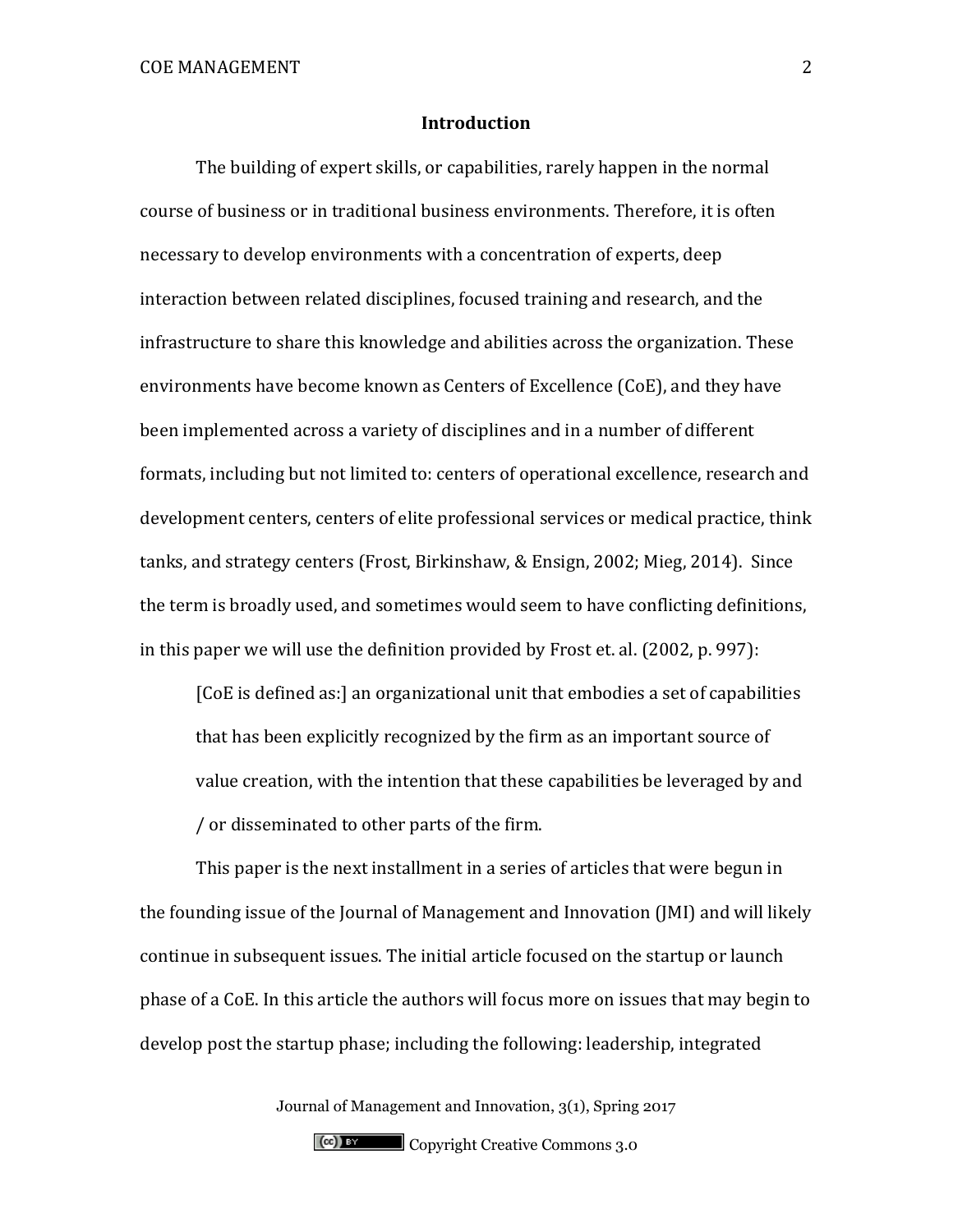governance model, standardization, continuous improvement, business continuity and managing through hard target metrics.

#### **Leadership model**

As we discussed in the initial article in this series, among the critical factors that contribute to the success of a CoE is its ability to be innovative and provide thought leadership in a specific area. To achieve this the center will need to develop a local culture where participants are willing and able to question the status quo, where diversity of thought and perspective are embraced, and one that will likely include individuals from different cultural backgrounds who will be required to successfully interact. In addition, in the development of this local culture significant effort must be made to insure the local culture will integrate with the broader corporate culture. This kind of environment present a number of challenges to managers who attempt to implement a traditional top down leadership style (Hofstede, 2009; Kelley, 2005; Meyer, 2014).

Therefore, in establishing the local culture expatriates play an integral role as cultural bridge or gatekeeper. Expatiate leaders should not just be dictating cultural, or replicating what the culture is in the home country. Their role often is to provide shared context for information, cultural artifacts, and environmental conditions (Marchegiani & Pirolo, 2004). The goal being that ability of the CoE to develop exceptional skills and capabilities not be hampered, and that its local culture has enough cultural proximity to the home country to integrate well within the organization.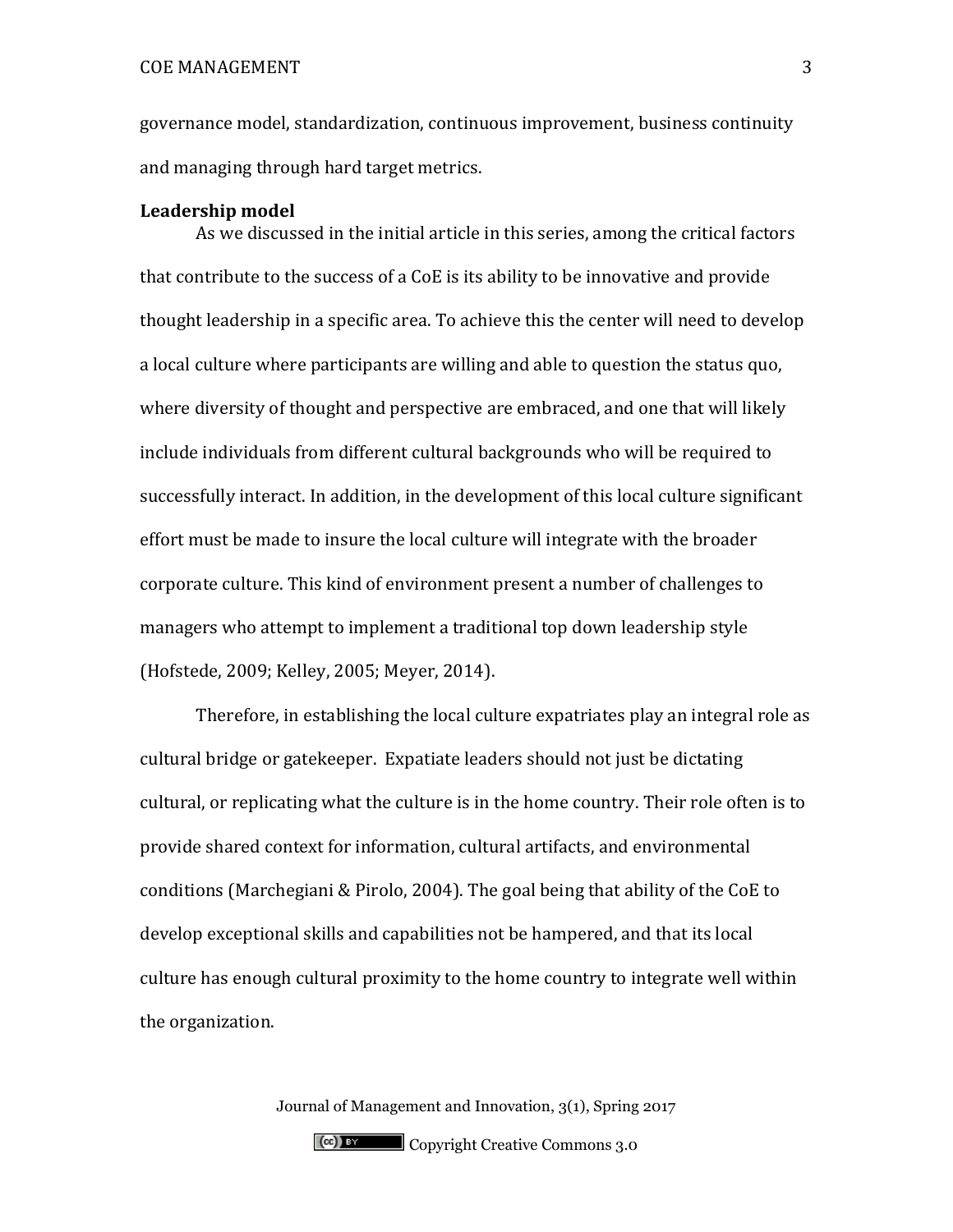In some instances, it may be necessary to import an entire expatriate management until local hires can be developed into managers. This is particularly necessary where the culture of leadership in the CoE host country is materially different than the leadership style of the MNC. In these cases, extensive training of new staff in the management approach of the MNC will need to be developed. While an expensive option, in the long run, it will often lead to a more rapid accretion of productivity expected by the CoE and actually be the most cost efficient approach. This is a result of a more rapid integration of processes, and more rapid reengineering of those processes to yield a faster ramp up of productivity actions.

Of equal importance to where the leadership comes from, is the leadership style. There are of course many effective leadership styles, but to optimally manage a CoE, the blending of two styles of leadership would tend to be optimal, Visionary (transformational) and Affiliative (collaborative)(Murray, 2010). Since one of the key missions of a CoE operation is to adapt processes and a labor model to achieve a more cost efficient, but similar result, the ideal leader should have a strong transformational background and subject matter specific knowledge of the particular CoE operations. In addition, failure or sub optimization of a CoE is commonly caused by a lack of integration between the CoE and the rest of the Corporation ("Centers of Excellence | The Hackett Group," 2017). This is particularly important for knowledge based CoE's, as the integration of the processes assigned to the CoE cannot be done in a silo fashion apart from the core operations of the enterprise. The consequences of a lack of integration can be severe. Certainly not

Journal of Management and Innovation, 3(1), Spring 2017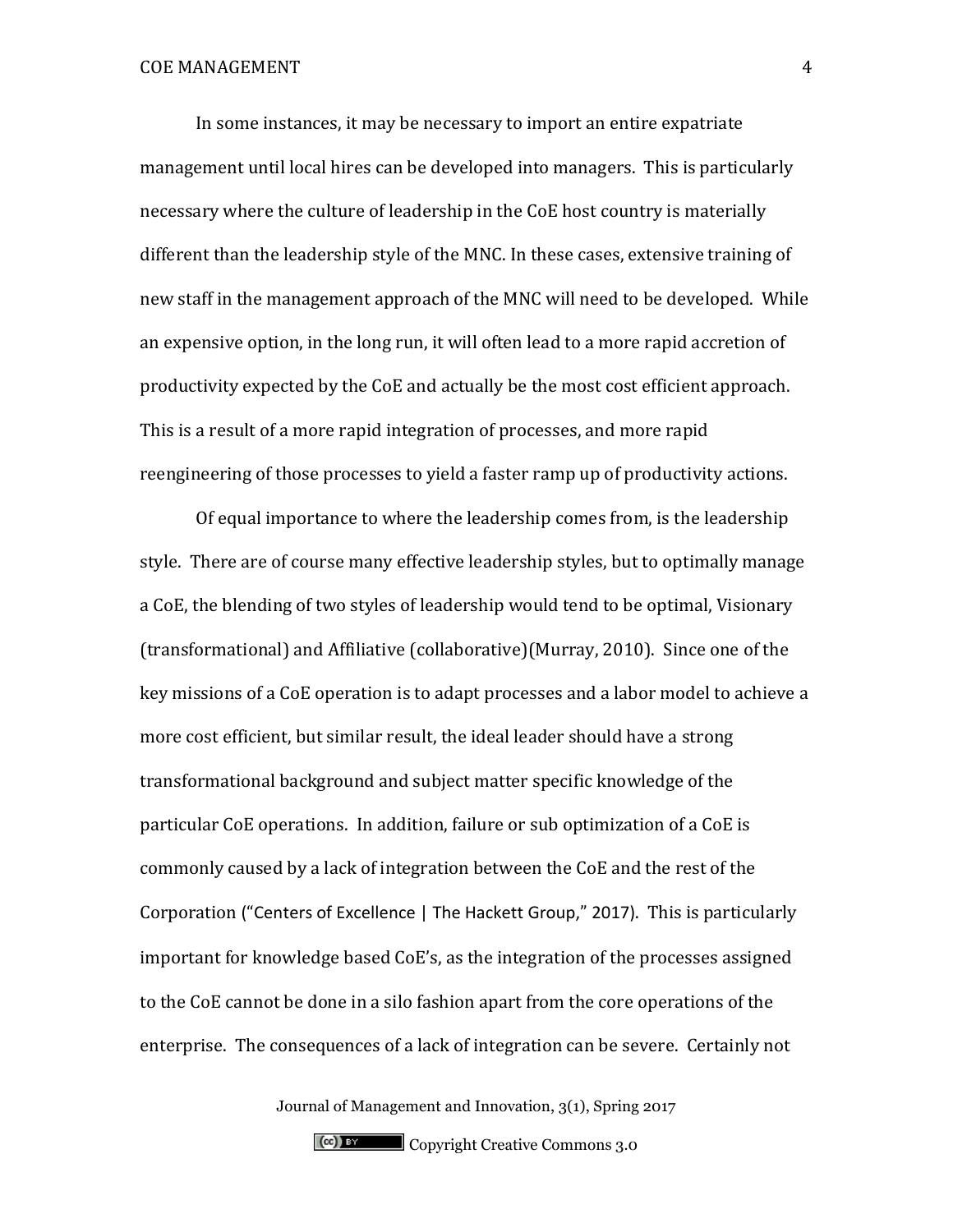fully achieving cost point objectives is a failure. However, other impacts can have a greater impact to the enterprise. A successful CoE operation should be literally transparent to the MNC clients. Poor integration can lead to material customer facing errors and dissatisfaction. Of even greater impact a lack of integration can lead to lapses in control processes, whereby the unit headquarter operations may be making an assumption of control points being executed by the CoE, when in fact there is a lack of linkage and control points are not being performed by any organization.

MNC's that are deeply engaged in a CoE model have realized that their pipeline for future talent development will need to emanate from the center to unit headquarter organizations. In order to ensure a robust level of talent, the CoE and the unit headquarter organizations must operate in a coordinated fashion since the majority of hiring and attendant future talent will need to be developed and obtained from the centers.

One successful approach for talent development is to develop locally hired employees into successively higher levels of management responsibility and over time replacing the expatriate managers. In addition, some segment of the hired population should have a demonstrated mobility to, over time, staff unit headquarter operations of the MNC. Managing labor costs will be covered later in this article, but it as critical as the development of talent and should operate in tandem.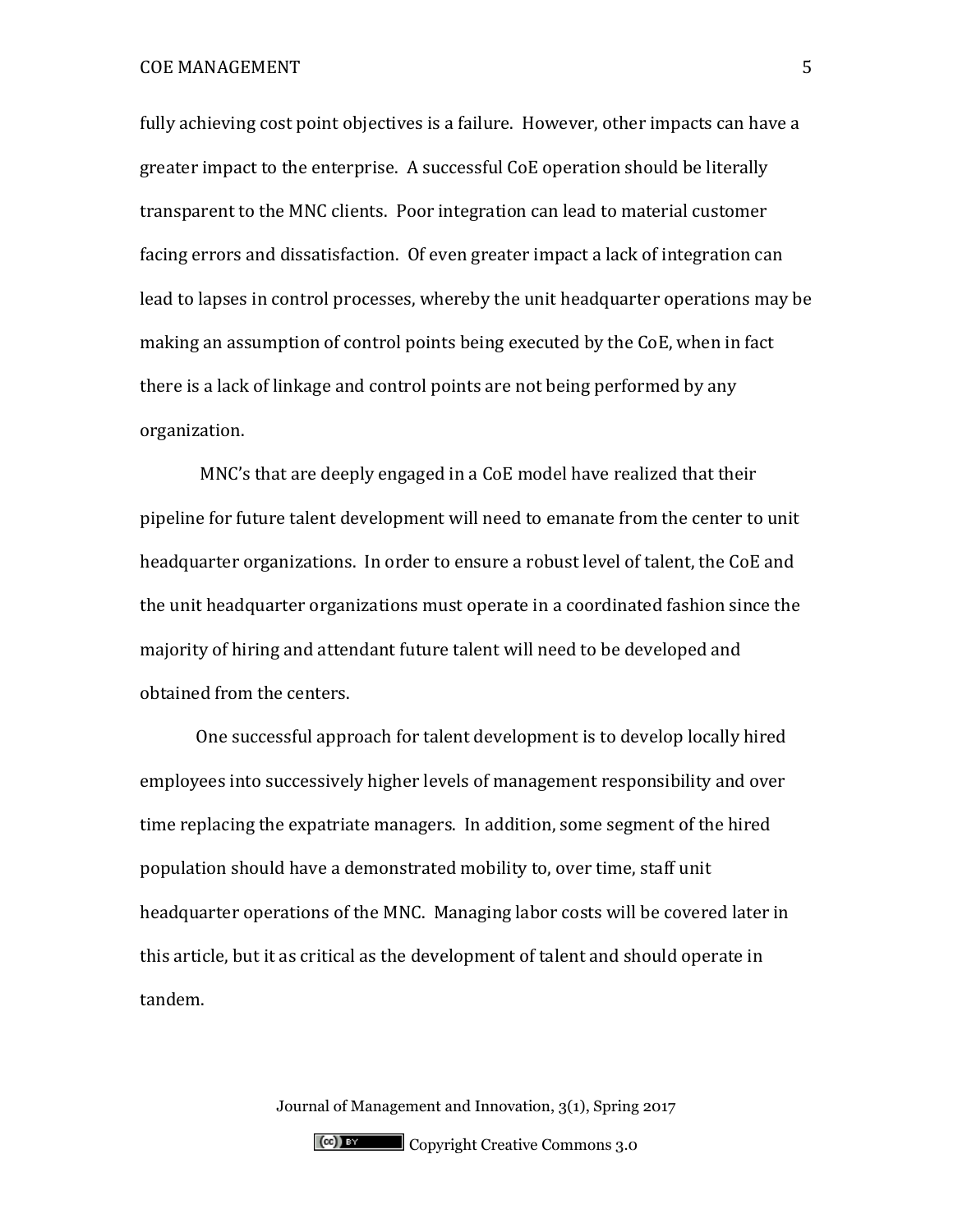Lastly, it should not be lost on the reader, that a crucial role of a CoE leader is communication of the vision and the plans (Harrison, Paul, & Burnard, 2016). Employees need to understand the vision to gain their buy in and develop that transformational mind set as a part of the organizational DNA. Further, they need to understand events that will be unpleasant along with the pleasant ones. Employees will create rumors far worse than any contemplated management actions and leveling with the staff on the good, the bad and the ugly coming their way will engender far greater buy in and loyalty.

Lastly, to ensure the highest level of integration and coordination between CoE's and the broader enterprise leadership, having all centers in a given function report hard line directly to a worldwide single vertical leader at the Corporate Headquarters level is crucial. Absent such a structure, the CoE leadership will have too many competing directions and this will drive inefficiency, a lack of opportunity to standardize processes and inconsistent and potentially competing directions, as well as, a lack of single point process ownership.

#### **Integrated Governance**

The integration of governance over a COE operation is closely related to the leadership approach. An integrated governance is critical to the effective management of a MNC's CoE's. Most MNC's have centers that manage many different functions of the enterprise. The traditional approach is to have tightly managed central governance for every function. The belief being that without central control there would be tendency to operate in an uncoordinated fashion

Journal of Management and Innovation, 3(1), Spring 2017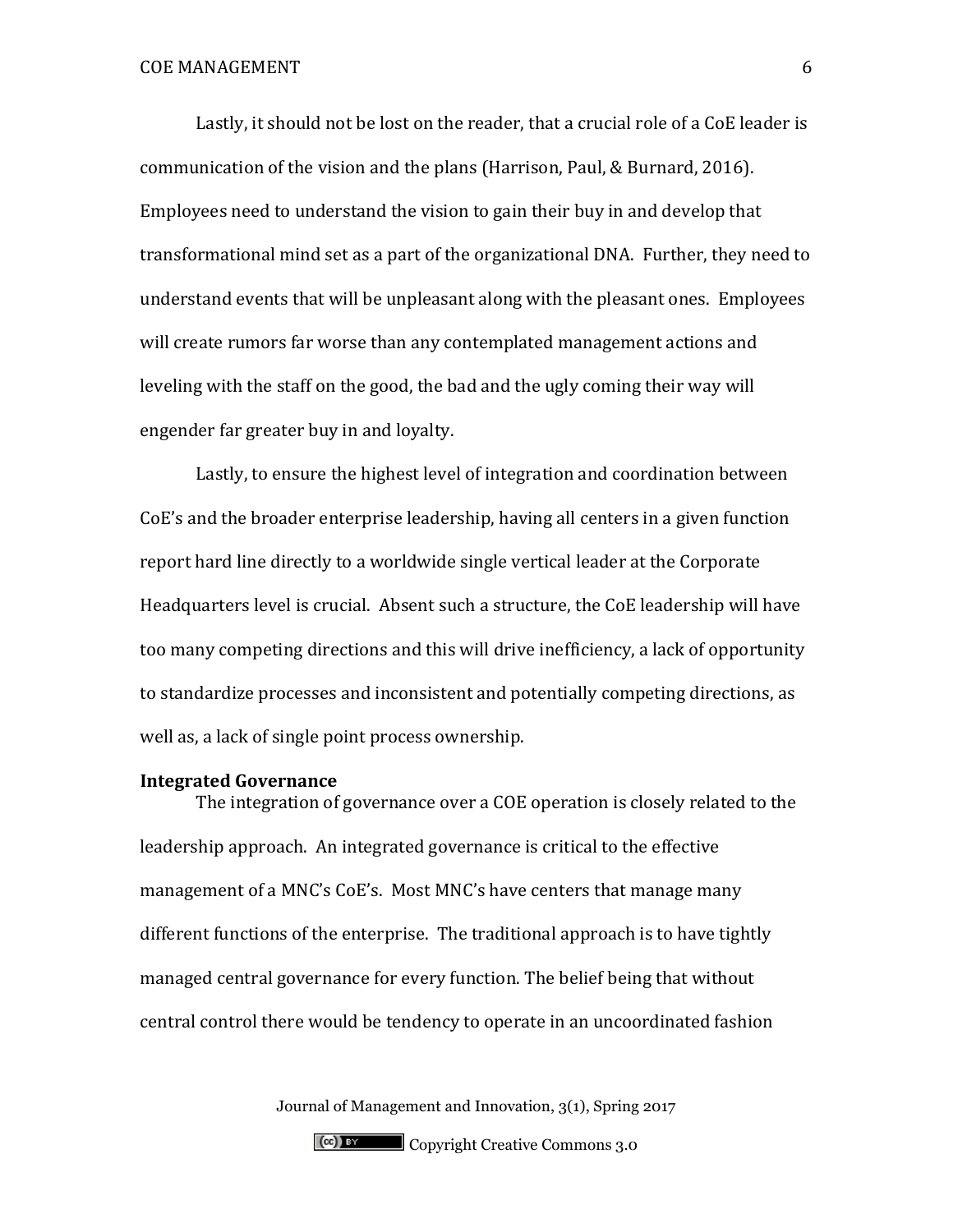resulting in too many and inefficiencies, a lack of consideration for long term labor costs, skills, political stability and other potential business continuity interruptions (Dyer, Forget, Osmani, & Zahn, 2013).

Following the traditional approach, a relatively small corporate headquarters organization should be in place that will establish location strategies, size limitations, balancing business continuity and labor cost escalation risks, evaluation of geo political risks, coordinated real estate and infrastructure strategies and synergies that can be achieved across functions and implementing and managing location leaders. While having a location leader to oversee the administration of local operations and government relations where multiple CoE's reside is a preferred model, to avoid the issue of a center operations developing a silo relationship to the organizations they support the operational management of each center optimally will report up through their respective organizational chain and have a dotted line relationship to the center leader.

A variation on the traditional approach is an in integrated shared services organization. The advantages are efficiency, the risks are a lack of organizational responsiveness and a lack of accepting the ownership of center results. If an organization chooses the integrated shared services approach, it will require an extremely high level of senior management sponsorship and attention to ensure operating unit acceptance and integrations (Price Waterhouse Coopers 2008). Generally, the shared services approach is best suited to functions that are highly process oriented, such as accounts payable or administrative call centers. However,

Journal of Management and Innovation, 3(1), Spring 2017

Copyright Creative Commons 3.0

7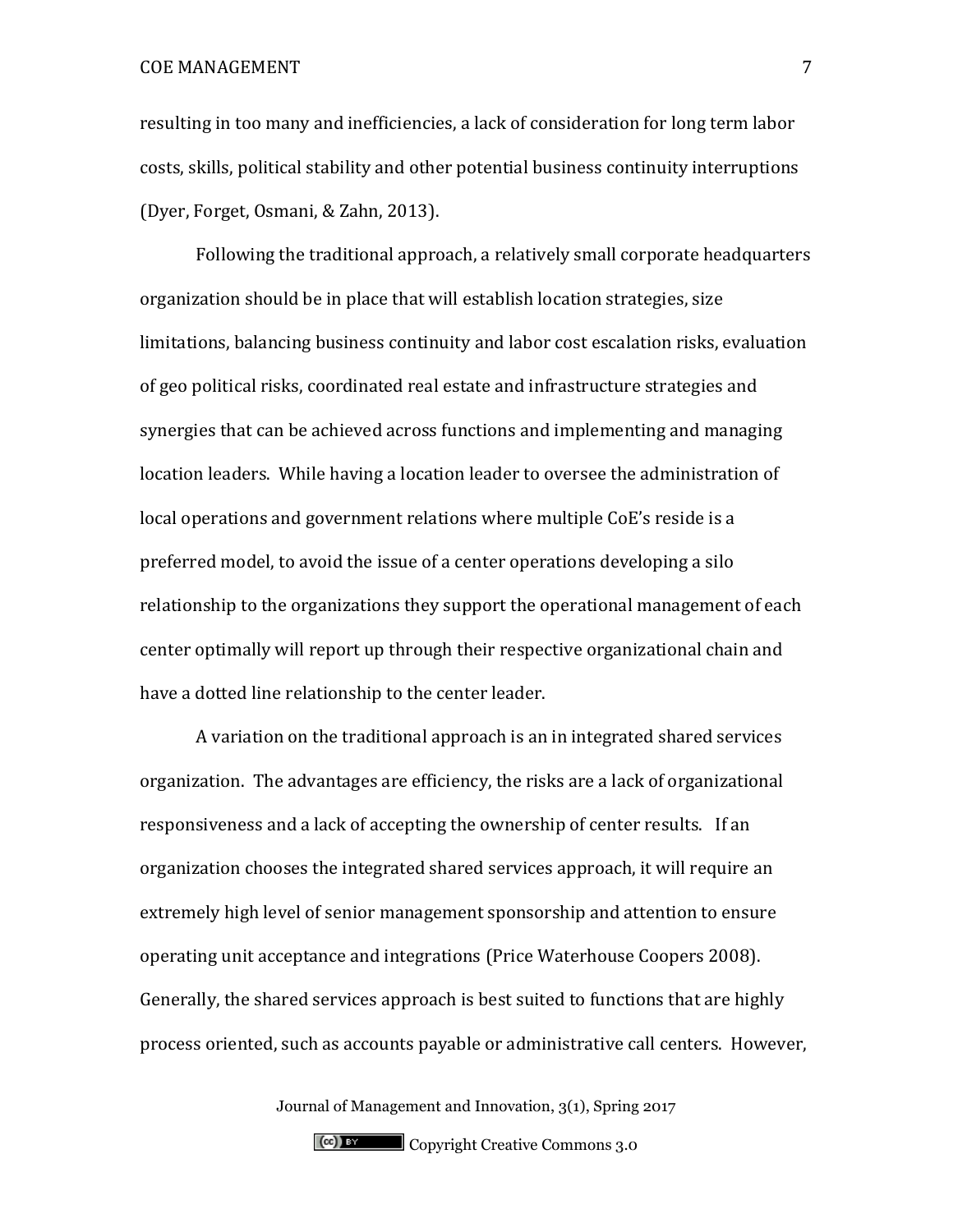it is less attractive for processes that tend to be less defined and require a higher level of intellectual independence such as Financial Planning.

Recent literature would suggest that the issues is more coordination than control, that tight centralized control can lead to efficient organizations that are not effective, or that the centralized control can become a bottleneck . As a center moves from purely mechanical tasks, rout tasks, or clerical activities to ones that requires cognitive skill, analysis, and creativity the success of the team often dependent on higher levels of discretion relative to their work habits and processes. In an organizations that require high level of cognitive creativity often more to more modern structures - such as Team of Teams (McChrystal, Collins, Silverman, & Fussell, 2015), Open Organization (Whitehurst & Hamel, 2015), or Holacracy (Robertson, 2015) – lead to dramatically increases both effectiveness and creativity.

However, these structures usually only work in organizations that have extremely high levels of transparency, and high level of communications across the team, its partners, and its internal customers – as well as a culture that is tolerant of new ideas and approaches to solving problems. Organization that are highly regulated, or have cultures that require strict adherence to cultural norms, might find such structures unsuccessful. Regardless of the of the environmental variables moving to more open organizational structure requires high levels of personal professionalism on the part of team members, training to create a sense of gravity, and well established expectations on the part of the team and its leadership (Coughlan, 2016).

> Journal of Management and Innovation, 3(1), Spring 2017 Copyright Creative Commons 3.0

8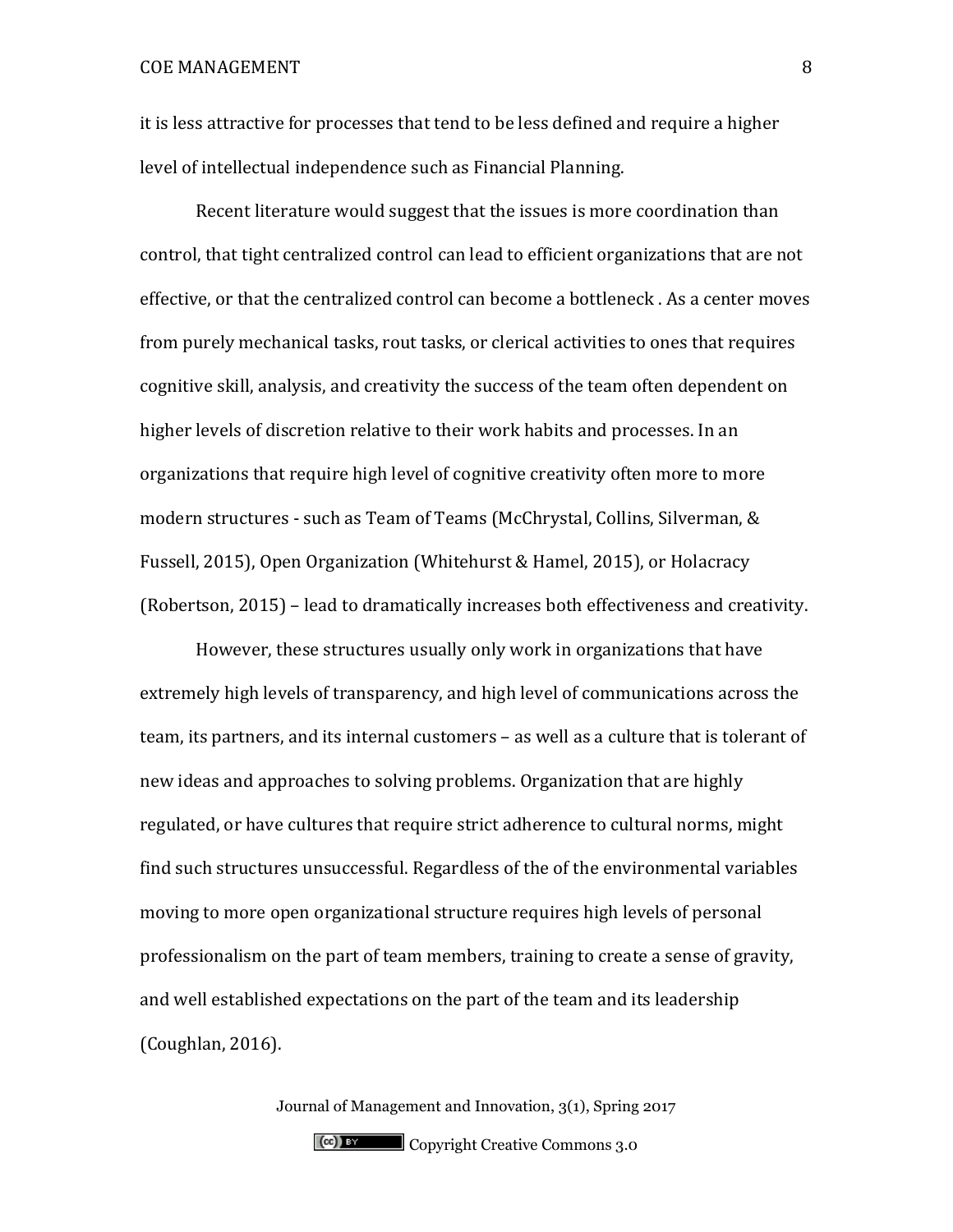**Standardization and Continuous Improvement and managing labor costs** Traditionally, CoE's have been set up as either a lift and shift operation or a reengineered operation. More contemporary approaches take a more integrated step of integrating both lift and shift along with reengineered steps (Postma, 2011). Regardless of the approach taken, the mission of the CoE should be to take processes in any state of reengineering and drive continuous improvement. Often among the first steps to driving continuous improvement is to focus on standardizing processes across all the various business units supported. Standardization can be a series of moderate steps to communize processes or it can be done by radical transformation. Depending on the requirements at hand, both approaches have merit. However radical transformation requires a much higher level of cross functional senior management support, higher levels of skills, risk takers and leadership that has the capability to engage persuasively across an

organization (Harrison et al., 2016).

 In fact, a truly transformed state is when although an enterprise may choose to operate from multiple locations for reasons of time zones, language factors, risk mitigation and scale limitations, but could do the work from any location as it is fully standardized. This is an extremely ambitious objective for any large MNC to achieve, but it is the ideal objective.

There are many ways to drive standardization. Certainly traditional reengineering approaches are an important vehicle. Having employees co-located and working together in integrated teams is a natural way to standardize. A

Journal of Management and Innovation, 3(1), Spring 2017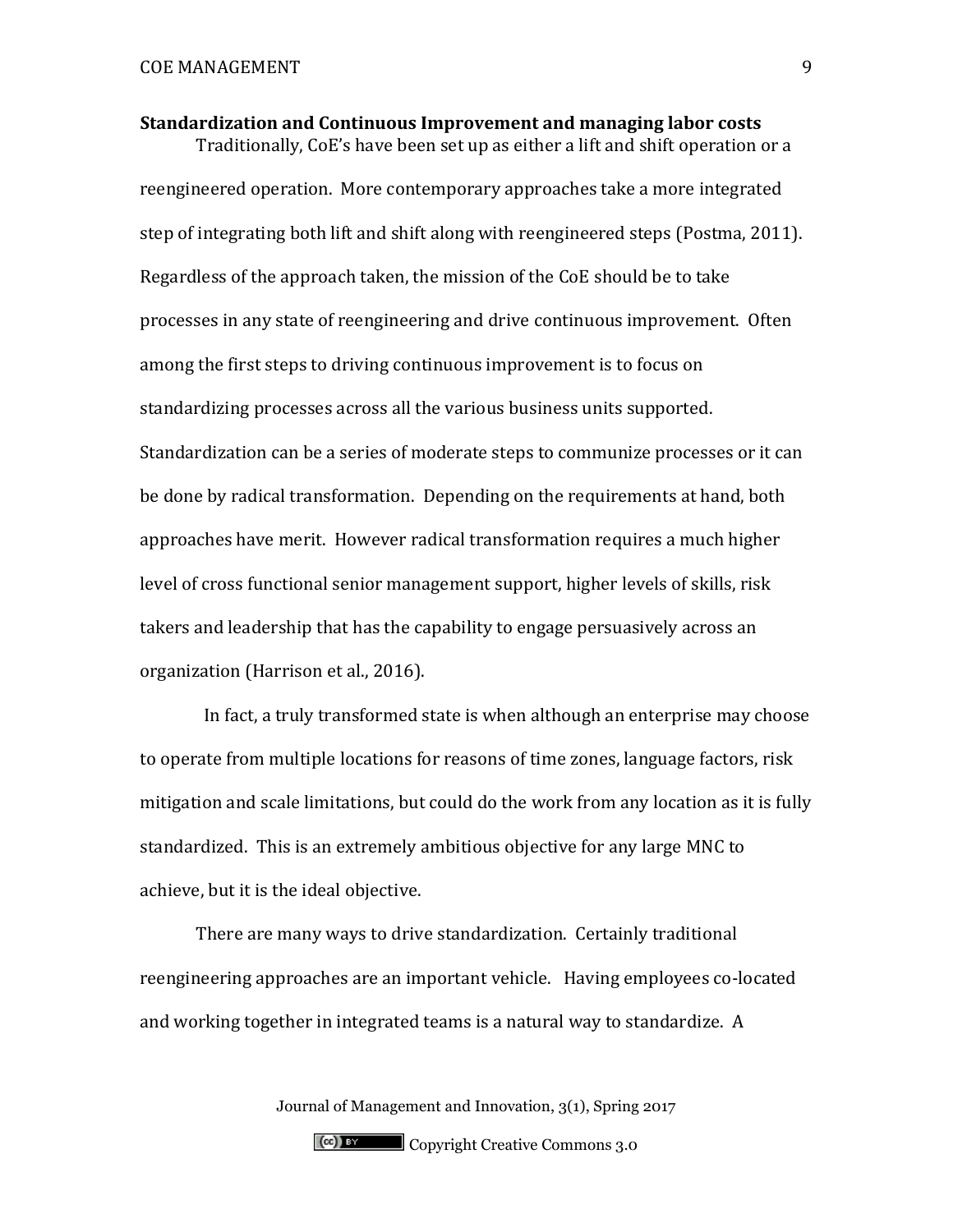powerful tool to standardize processes is to deploy lean six sigma techniques. Lean six sigma as a process has great reengineering value not only because it takes processes and devolves them into the smallest of activities to root out unnecessary steps, but it can be used in both small and large projects equally effectively. This scalability of Lean Six Sigma techniques, allows for the skills to be developed organically within an organization and continually grow in attacking successively more complex topics. Additionally, because it is a professionally recognized skills designation, employees tend to migrate toward it not only to improve the enterprise but to improve their own credentials at the same time. Lean Six Sigma when implemented in conjunction with contemporary technology applications such as analytic techniques can yield extraordinary levels of work elimination and productivity (Dyer et al., 2013).

Ultimately standardization of processes is seldom a rapid or onetime event, but rather a slow continuous process that literally becomes the DNA of the organization. To succeed, it must be continually reinforced, sponsored and measured by leadership. The labor cost arbitrage of moving work into lower cost locations as CoE's, is normally a onetime event. Accordingly, CoE's typically are measured to continually improving productivity and cost reduction targets, which can only be achieved by this continual focus on process standardization and improvement. Additionally, as noted below in managing labor costs, highly effective CoE leadership can continually drive new labor cost arbitrage by developing skills that can successively move up the value chain.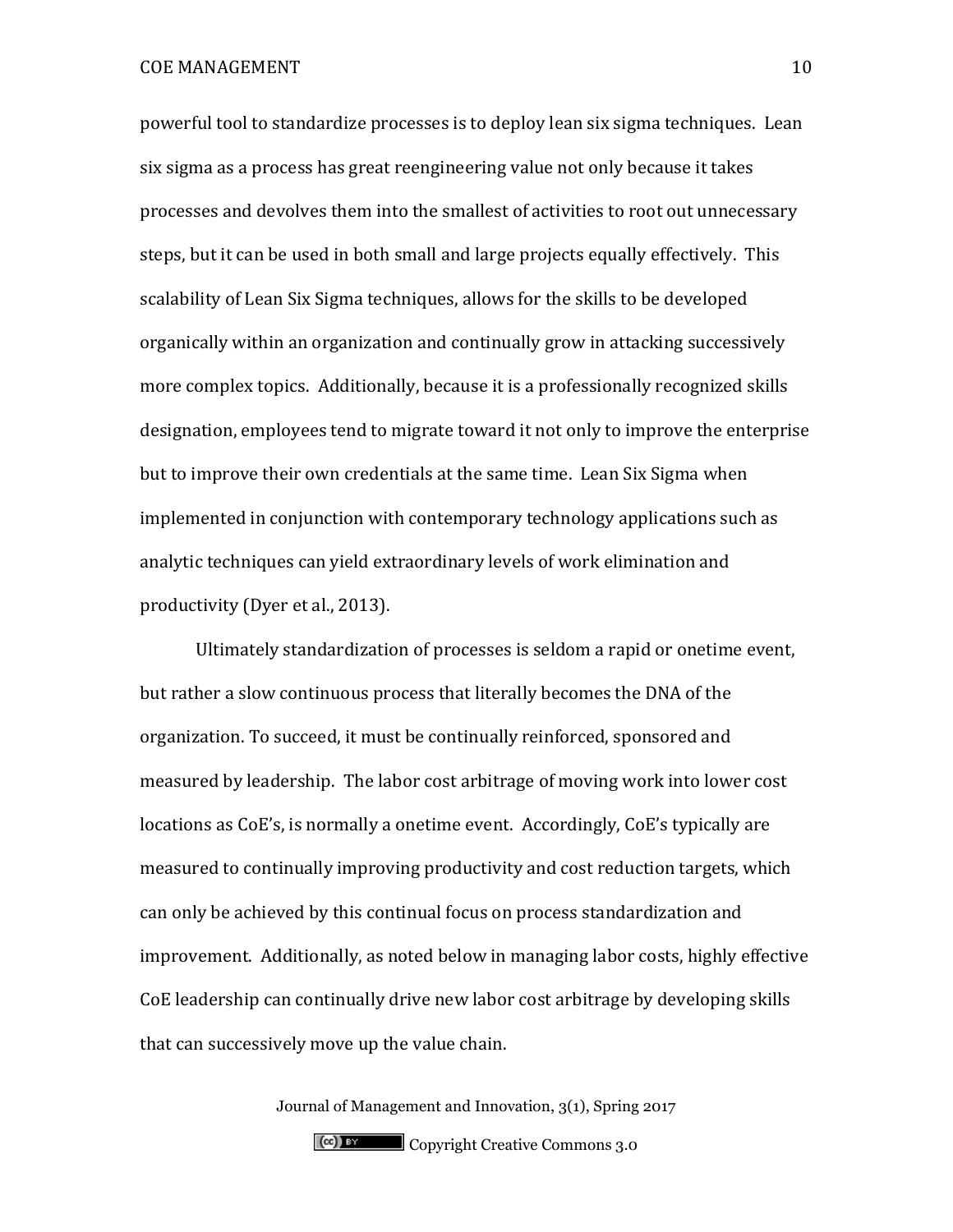Two critical theories consider when looking at standardization are Baldwin and Clark concept of modularity, and the Coase theorem of transactional cost. Under the Baldwin Clark concept complex projects (e.g.: software development, automotive design, . . ) are broken down into discrete modules which are intended to be part of a larger whole. The intent is that each discrete module can be modified or upgraded without affecting the other modules. This can be done with both products and services. There are of course limits to this concept but it is what has allowed industries such as PCs and software to grow as quickly as they have (Sviokla, 2016) .

Coase theorem of transactional costs posits that aside from transactional costs the most efficient outcome will prevail in the market. The critical element of the theory is transactional cost. According to this theorem "the only companies with growth potential are those that keep their internal transactional costs (their own expenses) lower than their external transactional costs (the expense of doing business with others" (Sviokla, 2016). If the organization cannot accomplish this at some level there is no reason for the corporation to exist.

A great challenge for CoE management is managing labor costs. The initial cost arbitrage as noted is a onetime benefit and the CoE risks offsetting process productivity with rising labor cost as employees develop higher levels of skills and or simply time based salary increments. Additionally, MNC's tend to agglomerate operations in locations where skills exist. This tends to begin a continual cycle of escalating labor costs.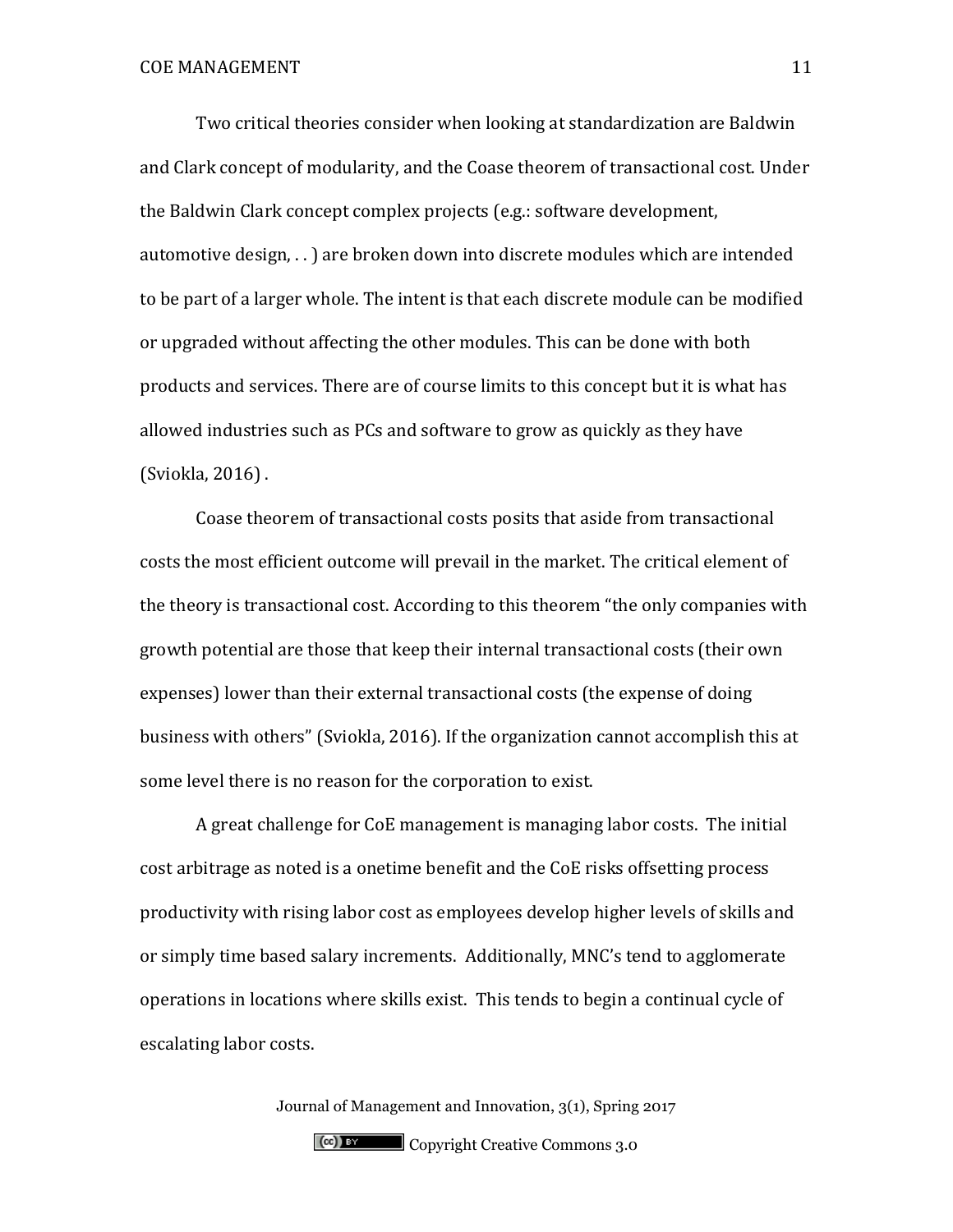There are two primary ways to mitigate the cost pressures on labor. The work force needs to be bifurcated into a limited set of highly skilled people who can advance into continually more complex roles. Shifting those roles from the traditional operating units into the center effectively increases the value provided by this limited subset of staff and justifies the higher labor costs as it regenerates a new cycle of arbitrage as the more complex roles are moved into the CoE.

However, not all staff have the ability or desire to rapidly move up this complexity chain of work tasks. In order to keep labor costs from escalating for this segment of the population, the CoE needs to be able to implement and manage a high level of attrition, whether it be naturally occurring or forced by management. This requires a large investment in training, utilizing the benefit of scale by having large teams working together in one location and the use of a thin layer of deep subject matter experts to continually train new employees on processes. However, making this investment, allows the CoE to constantly evergreen their work force, with higher paid employees exiting and being replaced by new less expensive employees. Adding to the complexity of executing this strategy is to have a strong understanding and adherence to local labor laws and regulations. However, in the absence of this continual ever-greening cycle of managing labor the MNC risks losing the unending ability to yield on productivity improvements due to labor cost offsets.

## **Business Continuity**

Journal of Management and Innovation, 3(1), Spring 2017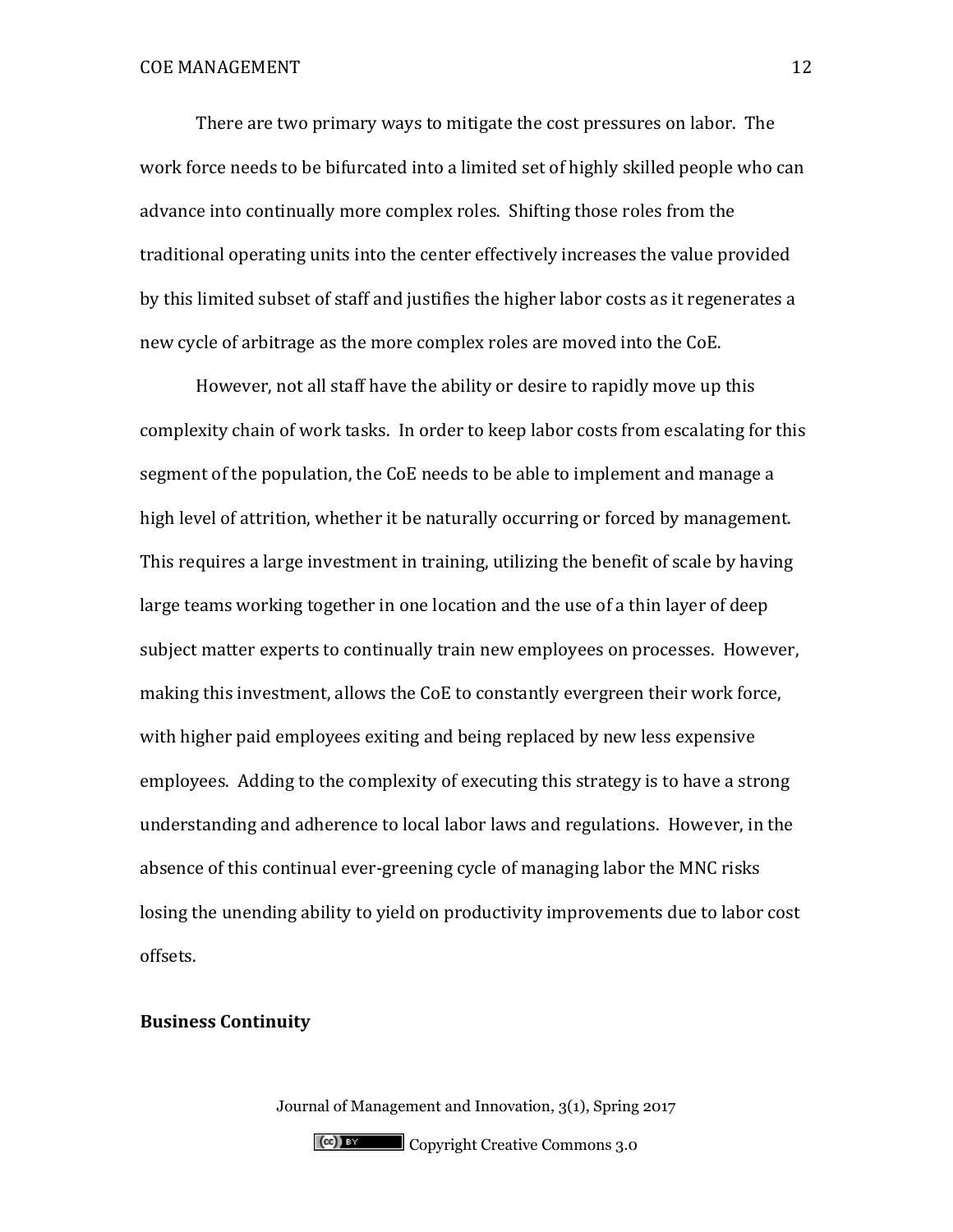To this point in this article on managing a CoE, the focus has been on the ability to yield the benefits of centralizing work in lower cost labor markets that are typically is less stable locations in the world that perhaps one would experience in the US or European Union. Business continuity is an offsetting risk to these benefits that must be managed or management is going to put the viability of key business processes at risk.

While there are many alternatives to identify the type of business continuity interruption a common definition is a three tiered approach. Level one, a minor incident, Level 2 an emergency level that is disruptive to operations, and level 3 a serious disaster that would significantly impair if not stop operations (Loomis, 2010).

Because MNC's are becoming more and more dependent on CoE operations, leadership must be prepared to address all levels of business continuity interruption. The risk is further compounded by the fact that CoE's as noted are often located in less stable areas of the world and that skills are highly concentrated, often fully co-located into single buildings to yield the highest levels of synergies.

The simplest mitigation would be to create virtual CoE's that do not co-locate people, however, given current levels of technology, this largely defeats the expected synergies of large teams co-locating and working together. Given that reality, leadership needs to take actions to mitigate risks to operations. These risks range from minor such as a short term power outage to extreme such as a natural disaster or political unrest rendering staff of being unable to get to the work place or

Journal of Management and Innovation, 3(1), Spring 2017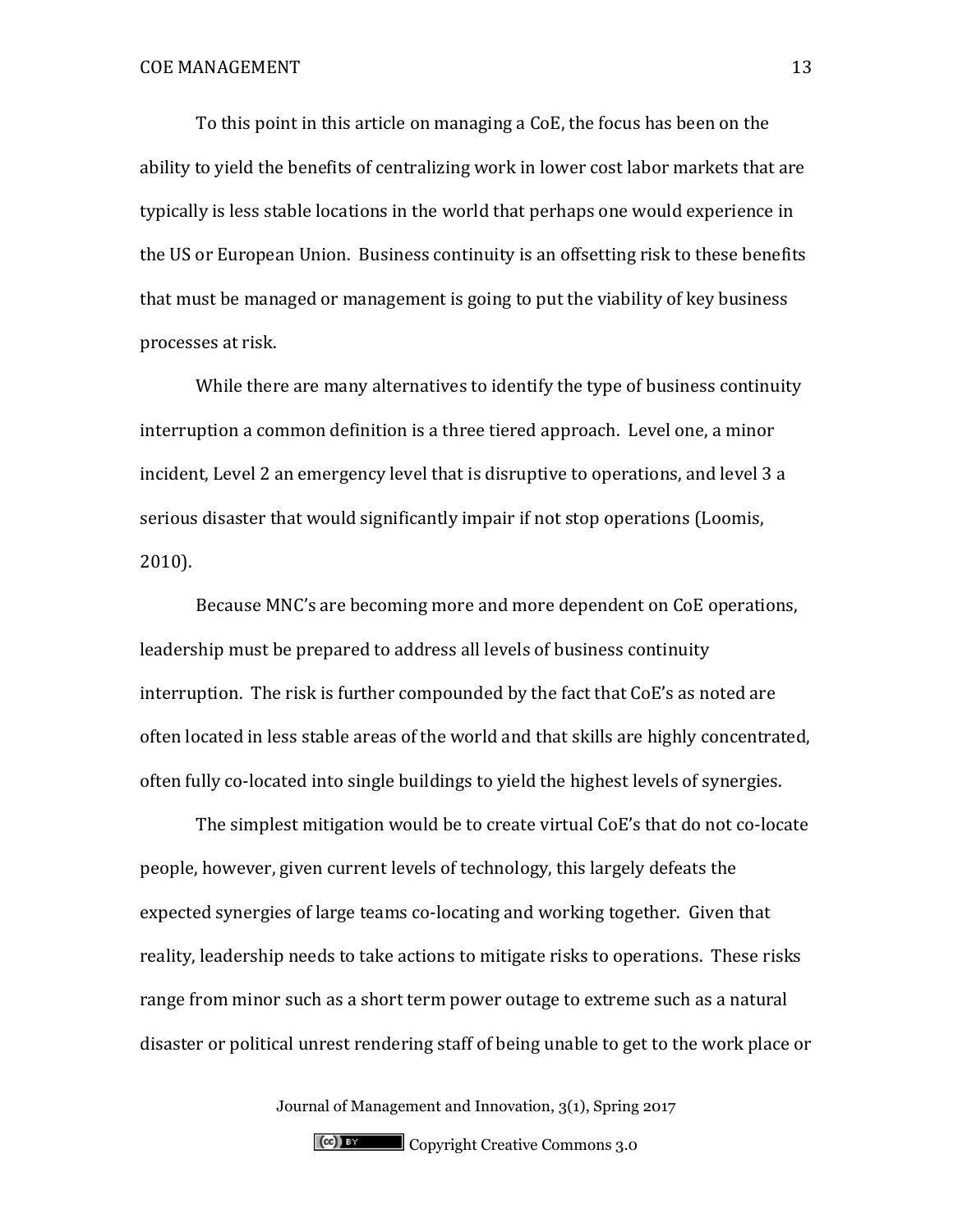a total loss if communications access ("Business Continuity Planning Suite | Ready.gov," n.d.).

First and foremost a center should have a well-documented and tested disaster recovery plan that includes contact information for both managers and staff that should be kept outside the work place so that communication channels can be optimized. Documentation without detailed testing is a very risky recovery plan as management, is only guessing it efficacy ("Business Continuity Planning Suite | Ready.gov," n.d.).

Further a small disaster could turn into a catastrophic event for a CoE. For example, a small fire and building evacuation that may last only a short time, can completely defeat a centers ability to operate if the sprinkler systems destroys desk or laptop computers and rendering the center with limited to no communication ability.

There are however means that leadership can put in place to mitigate the varying levels of business continuity interruption. For a level 1 situation, having alternative work locations available or deploying laptops to employees who have the capability to work from home is a relatively simple solution. There are security concerns that must be addressed if employees are utilizing unsecure internet connections for sensitive information and the cost of laptops is higher than desk tops, but a relatively inexpensive means of mitigation. Leadership should also have well documented work tasks by employee so that in the case where a subset of

Journal of Management and Innovation, 3(1), Spring 2017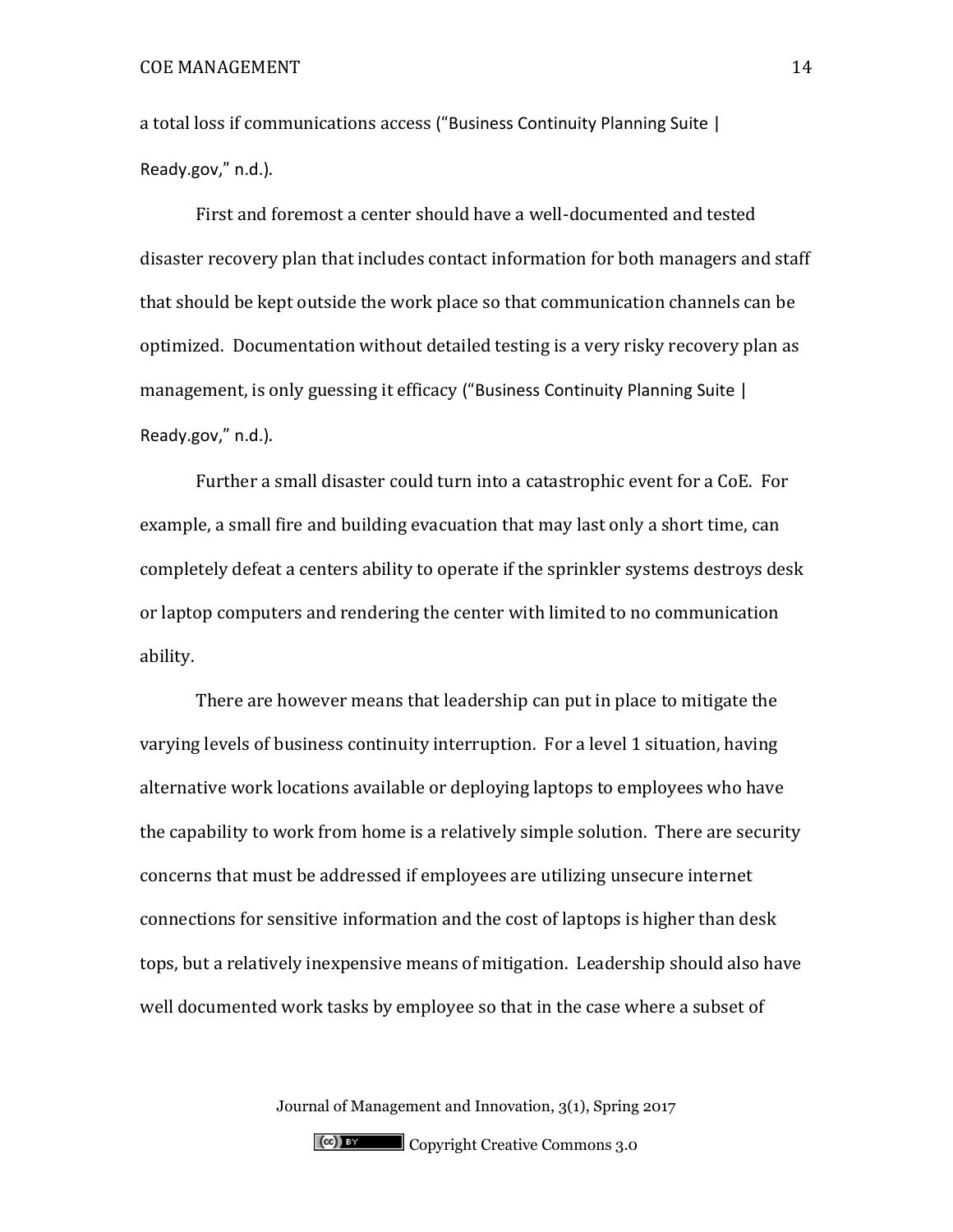employees are not available, key work tasks can be redeployed to staff that perform comparable tasks.

Level 2 business continuity issues add a significant level of complexity for management. First management must assume that the work place is not available for a significant period of time or that a material number of employees are not available.

Layering on top of the mitigating actions in a level 1 disaster, highly detailed and documented desk procedures are a first order requirement and they need to be stored on a server that is materially separated from the CoE location or ideally cloud assessable. Additionally, access to the server must be broad enough that it is highly likely management and staff can access the materials. In other words, the worst scenario would be to have a CoE's desk procedures dependent on one or a limited number of administrators that became unavailable rendering the plan useless. Additionally, cloud based back up of all key files used by the staff is a desirable state. As important as the data is, people and access are still the most important component of operations. As such, cross training and having a firm understanding of required VS discretionary tasks is critical, as work will be distributed among available personnel. In situations where a CoE has a sister location, to the extent that the level of transformation has evolved to the point of work standardization, the "hot" transfer of key tasks across locations should be enabled and tested.

In the worst scenario of a Level 3 continuity interruption where by a center for any number of natural or manmade reasons is rendered in operable for an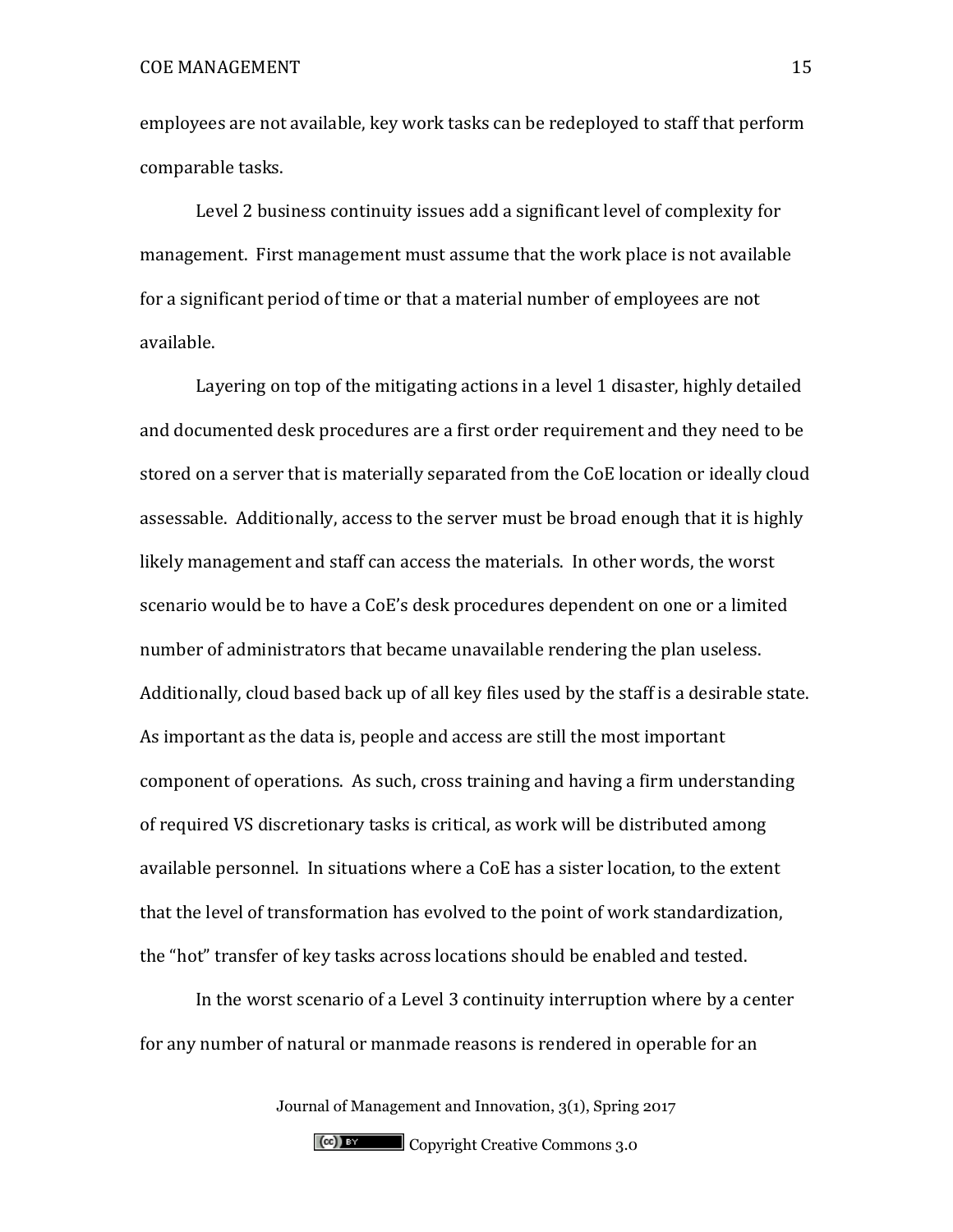extended period of time, a catastrophic recovery plan is needed. In this situation, an enterprise would shift its focus solely to genuinely vital business requirements which are typically, the ability to support clients, the ability to access and move cash, the ability to pay employees and suppliers and lastly the ability to meet statutory requirements. There are many other elements of business operations that may be seemly important, but in fact in the short term, will not prevent the vital activities from being delivered upon. For example, a Financial Plan is highly important as are monthly internal measurements, but in the short run they are not vital.

The key is to have a disaster recovery plan that will allow the vital activities to continue. This can best be accomplished when there are sister CoE locations whereby all location focus only on vital activities and the ability to *hot* transfer tasks has been well documented and tested. This luxury may not be afforded every enterprise and therefore alternative approaches are appropriate. These include the ability to transfer tasks from the CoE back to the respective unit headquarter operations of a company. Or alternatively, if a location is physically lost, but the staff are mobile, there should be plans to temporarily relocate them to other company facilities. The peak work periods in a monthly or quarterly cycle will also to a degree establish the impact level of the interruption.

This article does not address disaster recovery of IT operations as that is an entirely different scenario and most well run MNC's have hardened and well established IT back up plans and needed redundancy or outsourced contracts for IT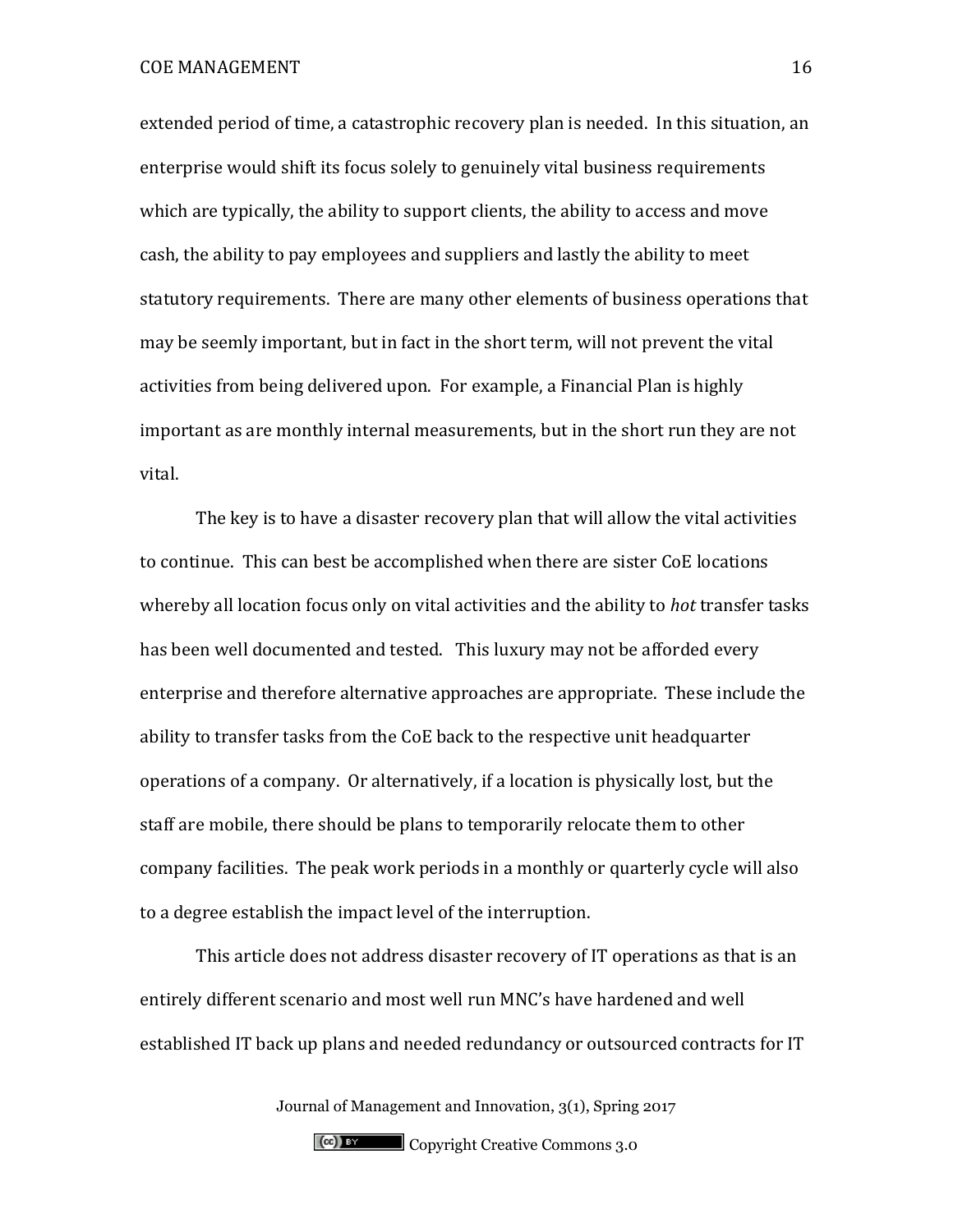disaster recovery. There are however other mitigating actions that can be taken, as most operational interruptions fall short of a level 3 disaster. For example, in the scenario where personal computer equipment may be lost, a plan to rapidly deploy replacement equipment is an advisable action. However, many MNC's will discover that import controls will greatly slow down the delivery of new equipment. Alternatively, a company may keep an emergency stock of personal computers in a secured location. Certainly they will never be able to afford the economics of complete replacement back up, but using technology that allows for a desktop image to be stored on a memory stick, will allow employees to deploy into a three shift operation and share equipment, while at the same time eliminating the requirements for less important tasks and manage to keep key operations running. In other cases, MNC's are able to operate at a scale where a CoE can be operated as one organization, but physically be in two separate locations, greatly facilitating the short term movement of staff and work task.

Of all the management obligations in running a CoE, disaster recovery is the one that management hopes they never have to implement, but it is perhaps the most important activity and investment to protect the operations of the enterprise and while easy to ignore, it must be constantly front of mind and regularly tested.

#### **Managing a COE through hard metrics**

Einstein said "not everything that counts can be counted and not everything that can be counted counts". Although Deming is often misquoted as saying that you cannot manage what you can't measure, when it comes to managing a CoE

Journal of Management and Innovation, 3(1), Spring 2017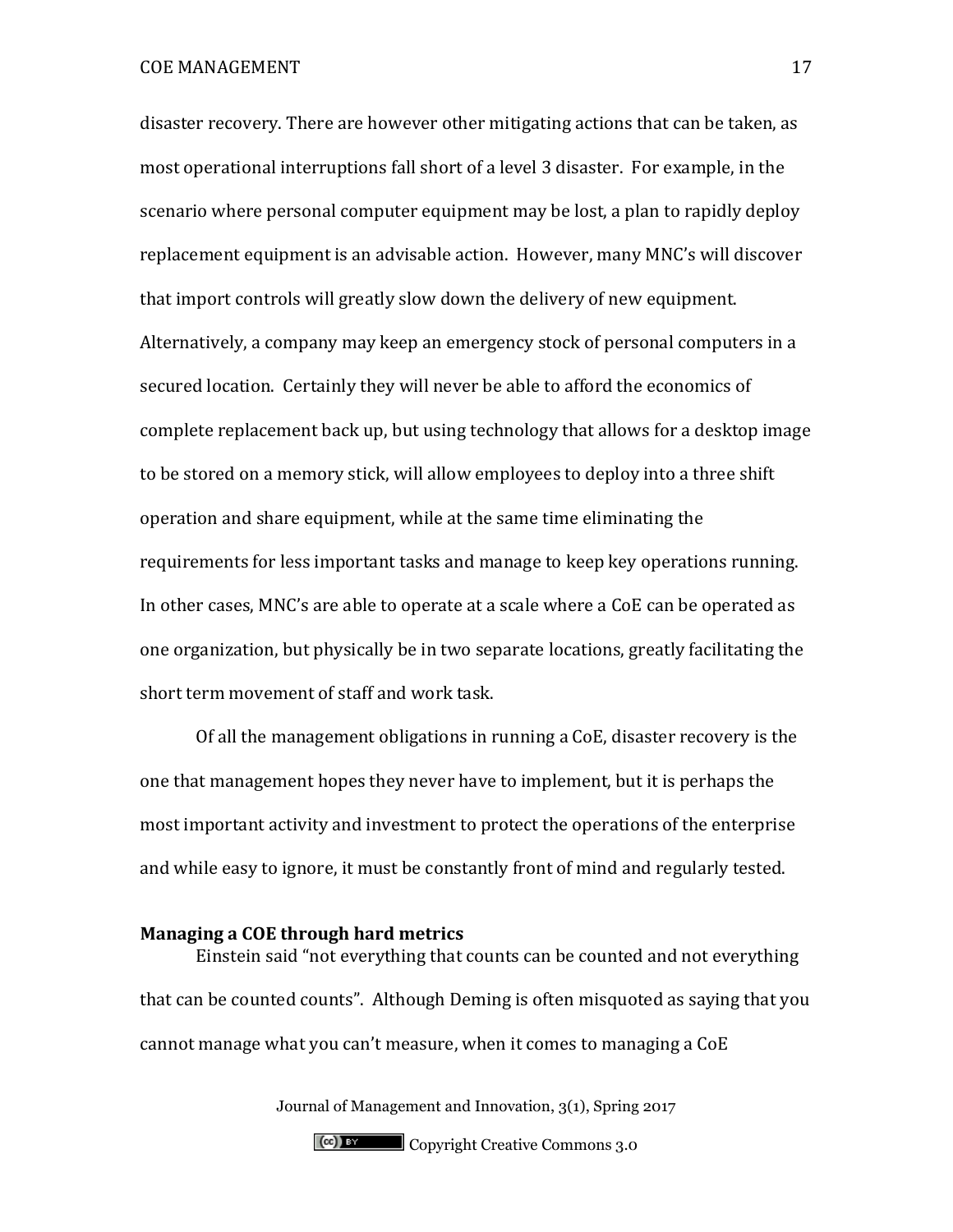operation, there is a lot of truth in that statement. Simply the term, Center of Excellence, implies that businesses are going to hold these operations to a high standard on many metrics and the fact is that the business will get what they measure. In managing a center there are an unlimited number of key metrics, but in this paper, we are going to focus on eight of the most critical. As critical as having the proper key metrics in place to measure, is to have a regular cadence weekly, monthly, etc. to measure CoE leadership on their performance and in turn related incentives. This is a key role of the world wide vertical CoE leader to drive the cadence on measuring all metrics, not just those mentioned in the paper.

#### **Labor Cost**

As noted above managing to an established labor cost is a key metric that requires at a minimum monthly attention so that any needed corrective actions can be taken. While it is the mission of the CoE to deliver high quality and standardized services, achievement cost and budgetary targets is also paramount. There are two schools of thought on distribution of a CoE cost. Where the operating units have little control over spending levels, such as in an internal audit function, the budgets are most effectively charged to a corporate allocation pool. On the hand, where the operating units play a strong role in the number of resources required, a direct charge back mechanism can be a very effective control point.

## **Productivity**

Since it is a primary role of a CoE to perpetually drive productivity, a regular cadence of actions that deliver a comparable service at a lower cost is a primary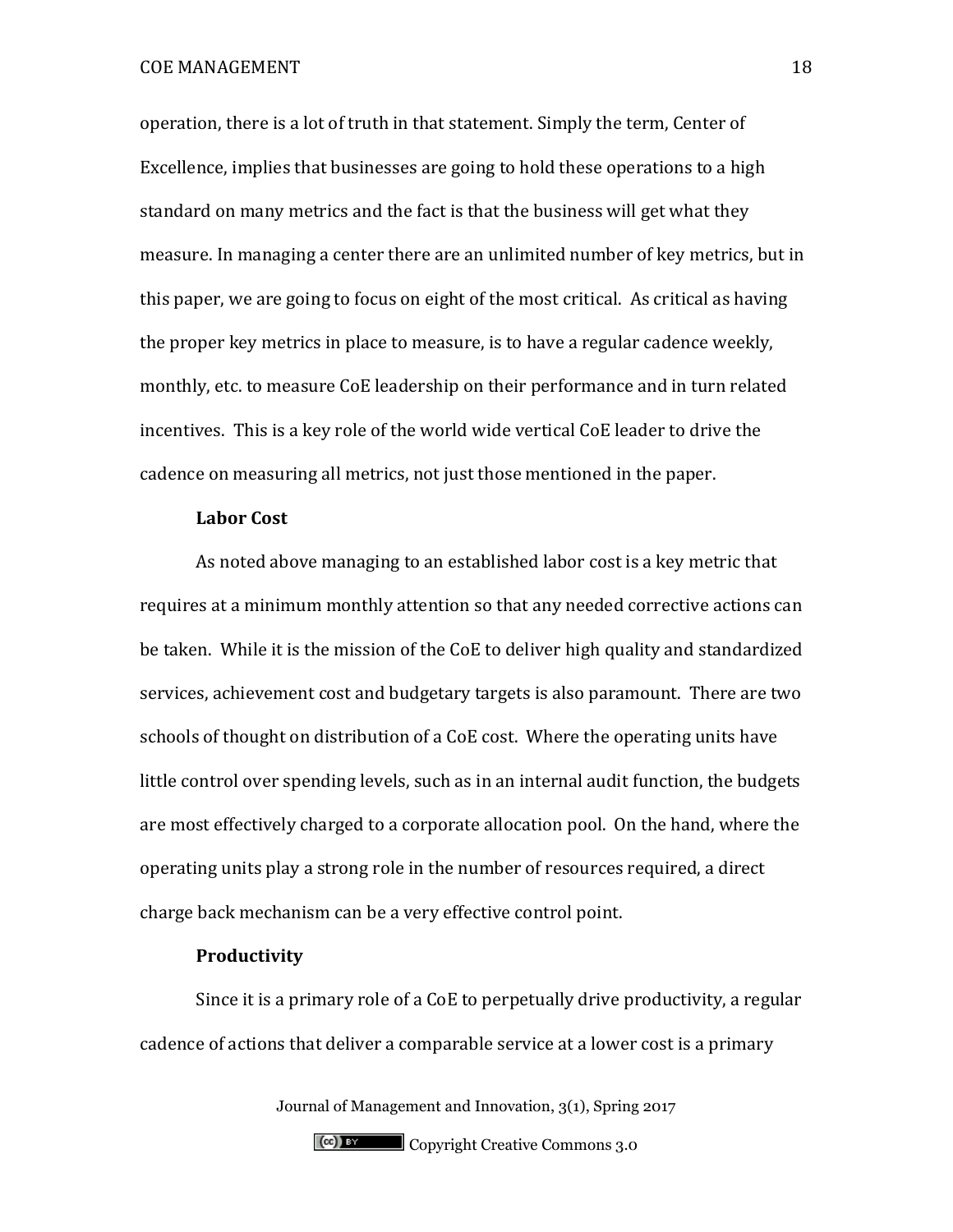measurement. This can be through measuring the impact of technology or process improvements and standardization, lean six sigma results, elimination of unnecessary work tasks, shifting work through the benefits of scale and teamwork to a lower salary band of employee, or re-shifting work from one CoE to another that operates at a lower cost, but may not be suitable for all types of tasks. To maintain the shared governance model, it in paramount that changes in process that have a change in the end results, or any control point, need to be jointly approved with the leadership in the MNC unit organization. If there is a process change, but the end results have no change, the CoE should feel empowered to simply execute on those independently.

# **Attrition and Staff Development**

The CoE model is inherently built to manage a higher level of attrition than traditional MNC business models. This is driven by the more competitive emerging markets that they are typically located in, the younger employee demographics and as noted above the desire for some level of attrition as part of managing labor costs. However, for any given CoE, there is a sweat spot for targeted attrition, as well as, tracking what would often be called *regrettable attrition* when a high talent employee is lost. Managing attrition through a monthly process is an ideal interval as trends can be spotted and corrective action taken on a timely basis.

In order to manage a less experienced, high turnover model an effective CoE must have an extremely robust training and education program. The focus should be both job specific and simply skills development enrichment. Resources should be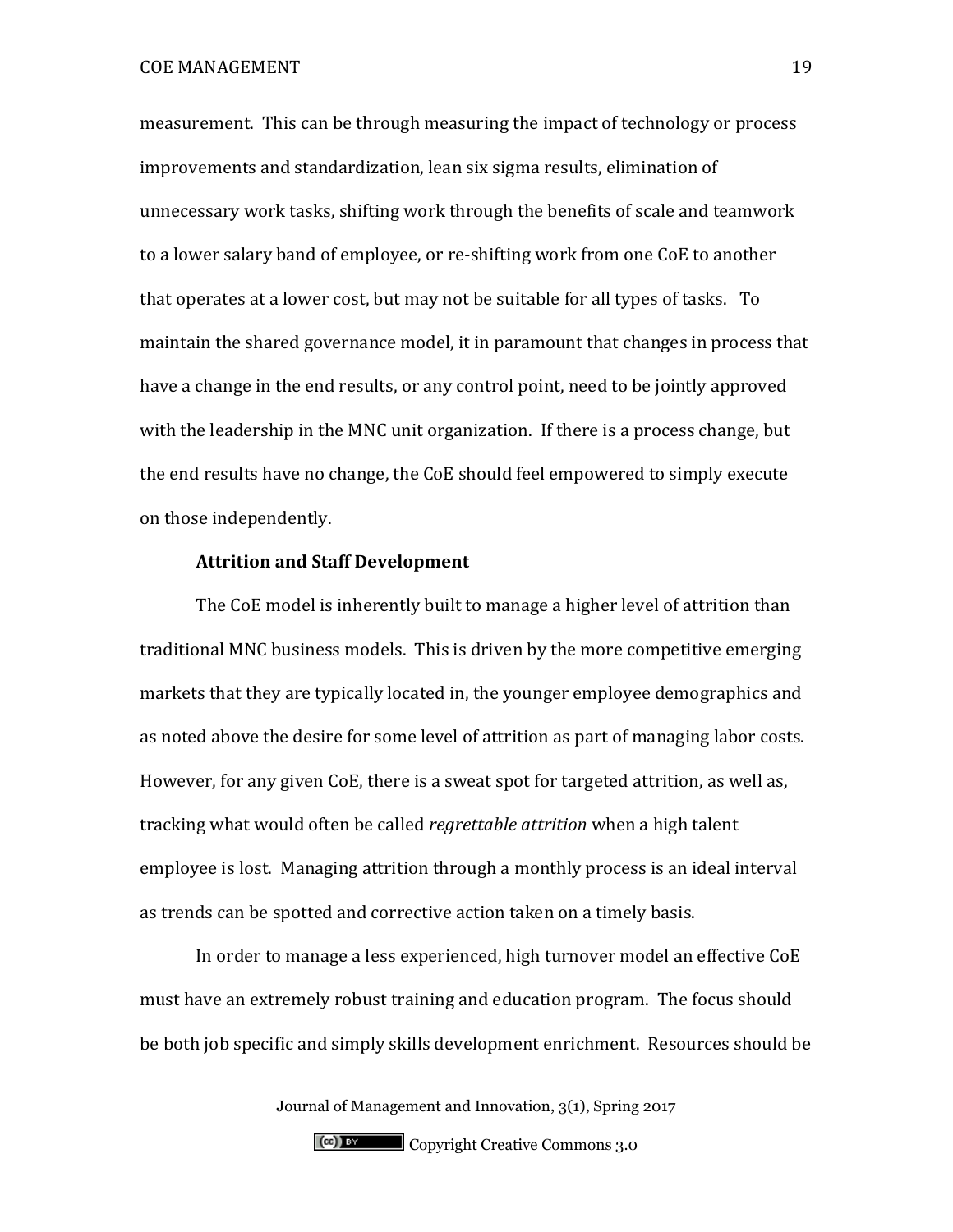dedicated to coordinating training, utilizing all of the various subject matter experts in the CoE and as needed supplementing with *outside skills*. To ensure a rich and effective program, metrics on education and training should be reviewed quarterly.

#### **Internal client satisfaction**

The mission of the CoE to drive cost and process improvements cannot be executed in a vacuum. Measuring the level of satisfaction of the internal client is also a key mission. This should be done formally through periodic surveys, as well as random leadership discussions directly with clients. There is a balance point in the measurement of client satisfaction. Perfect satisfaction would typically not be an ideal or achievable goal. Given the initiative to drive change, there is a high probability that at any point in time a client is experiencing the difficulty and potentially reacting negatively in the short run to change, which is a normal human nature response (University of Michigan, 2000). Accordingly, he key to measuring client satisfaction is less about the absolute result and more about driving a continually positive trend. This is a measurement metric that should be thoroughly review at least semi-annually.

## **Top talent development**

As previously noted two key missions of a CoE are to ultimately become selfsufficient in developing locally hired leadership to eliminate the need for costly expatriate managers. The second, is to provide a pipeline of talent to the enterprise, such that a small segment of the CoE population can move into leadership roles across the enterprise outside of the CoE and to also develop inside the CoE, allowing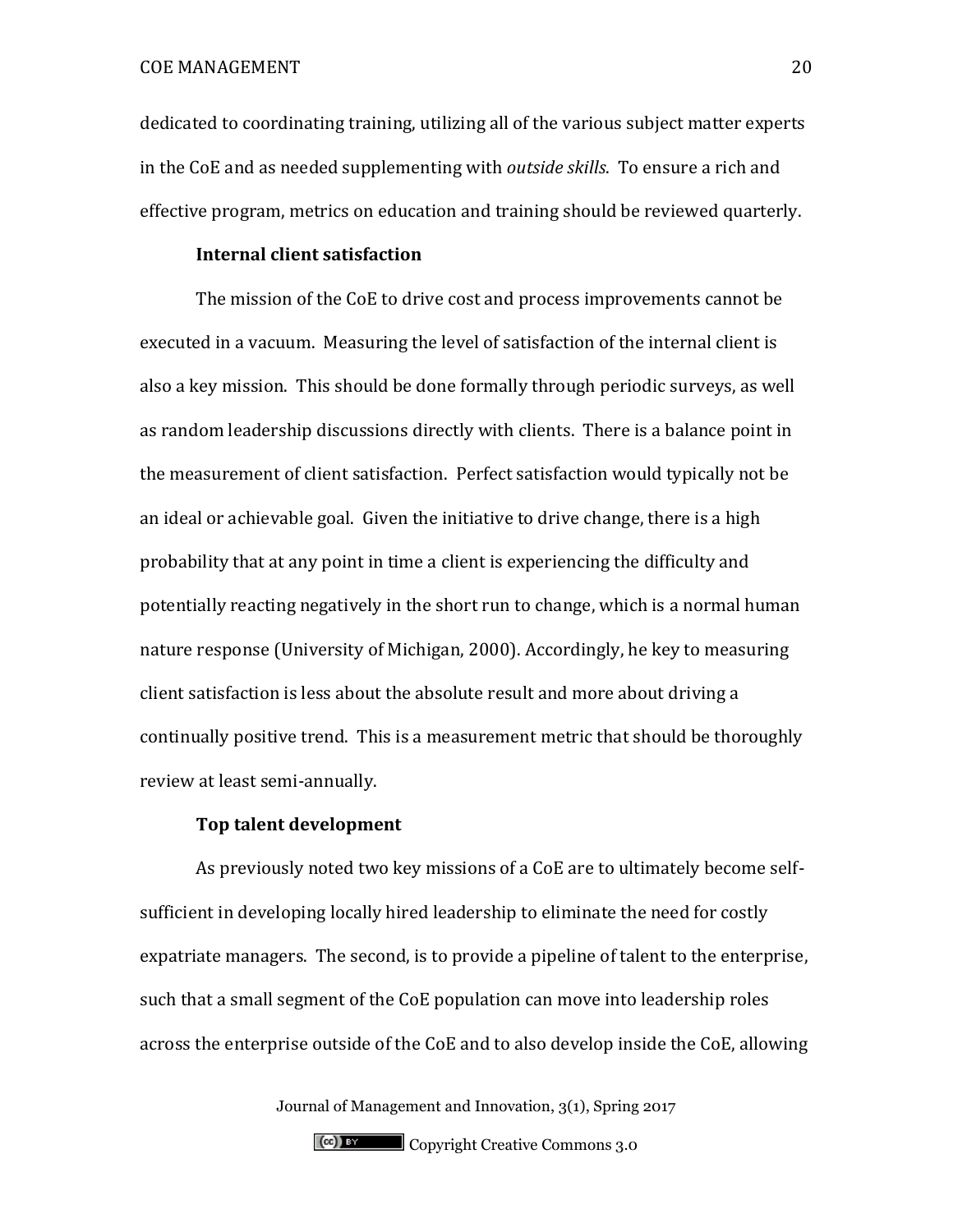the center to evolve its way up the value chain in terms of job roles performed. Measuring and tracking the careers of high talent employees should absolutely be the role of the worldwide vertical leader. Ensuring programs are in place, such as promotions and retention awards to minimize attrition and to also ensure these individuals and properly developing into more complex and leadership roles. As MNC's become more and more dependent on CoE talent as a continually larger portion of the enterprise population is CoE based, this is a metric that deserves at least a thorough review on a quarterly basis.

## **Control Processes**

As MNC's become increasingly dependent on their centers, more and more control activities will be delegated to the CoE. The best way to mitigate a lack of experience and higher than traditional attrition in the area of controls is to have extremely robust measurements to ensure processes are being properly executed. Ideally controls should be evaluated monthly and include both peer and external reviews.

# **IT integration**

Ultimately productivity cannot be optimized unless processes and IT process and analytics tools are tightly integrated. Standardization of processes is a gate to optimizing IT resources and support. But a weekly read out on IT projects and attendant metrics is an ideal mechanism to ensure the process is working as effectively and money is being efficiently spent to gain the greatest process productivity and improvement yield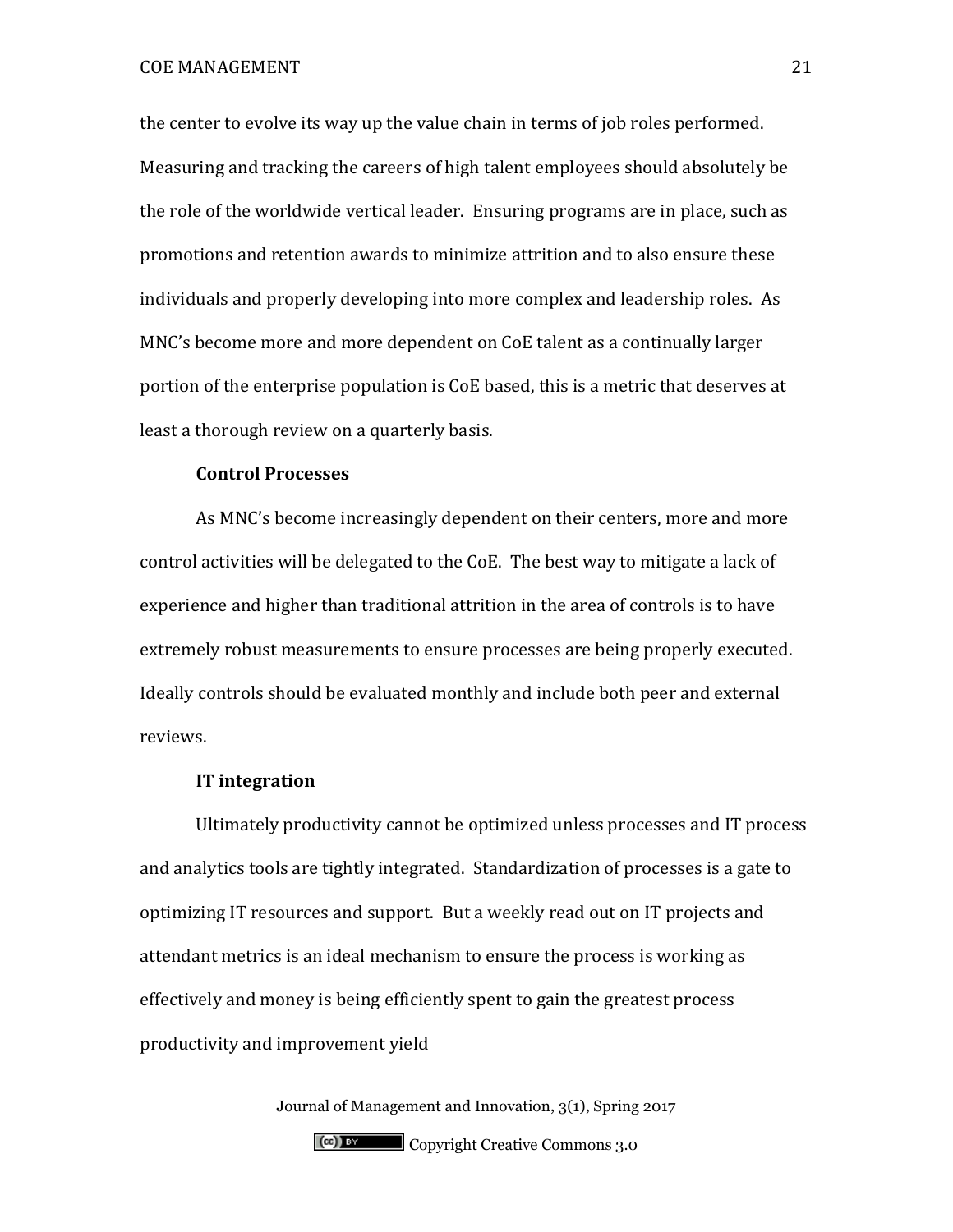# **Business Continuity**

As previously addressed, business continuity is a critical element to running

a successful CoE. The greatest risk with business continuity plans is that they are

thoughtfully build and tested, but age and without constant updating will rapidly

become down level in their effectiveness, perhaps even making them inoperable.

This is an area that should be continually updated, tested and reviewed on at least a

quarterly basis by the worldwide vertical process owner.

Gary Bernstein, CPA, MBA, is an Assistant Professor in the MBA program at Mercy College, in Dobbs Ferry, NY. He is a retired Vice President of Finance for the IBM Corporation. During the last seven years of his career, he was responsible for building out and managing a worldwide structure of true decision support Financial Planning Centers of Excellence on a scale that was unprecedented in industry. As such he has become an expert in this topic.

Tom Coughlan, DBA is an Associate Professor in the MBA program at Mercy College, in Dobbs Ferry, NY. In addition, over 30 years of field experience in marketing and management, Dr. Coughlan has published extensively on management and innovation.

Journal of Management and Innovation, 3(1), Spring 2017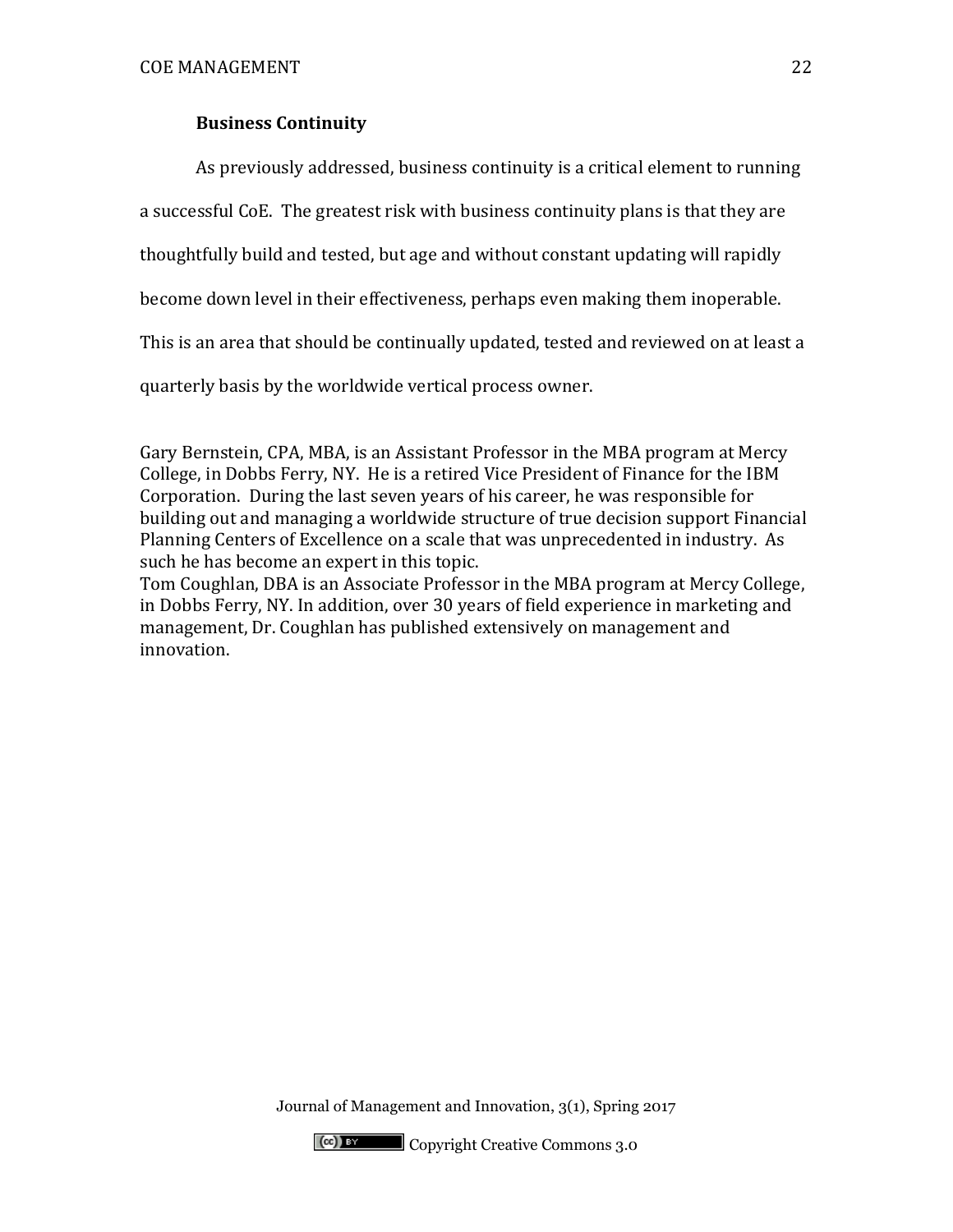# **References:**

- Business Continuity Planning Suite | Ready.gov. (n.d.). Retrieved September 9, 2016, from https://www.ready.gov/business-continuity-planning-suite
- Centers of Excellence | The Hackett Group. (2017). Retrieved January 9, 2017, from http://www.thehackettgroup.com/centers-of-excellence/

Coughlan, T. (2016). Structured for Success: How the Structure of Today's Professional Organizations Are Changing. Journal of Management and Innovation, 2(1). Retrieved from

http://jmi.mercy.edu/index.php/JMI/article/view/20

Coughlan, T., & Bernstein, G. (2015). Centers of Excellence Development within Multinational Corporations. Journal of Management and Innovation, 1(1). Retrieved from http://jmi.mercy.edu/index.php/JMI/article/view/3

- Dyer, L., Forget, A., Osmani, F., & Zahn, J. (2013, February). Redpaper: Creating a BPM Center of Excellence (CoE). IBM Corporation. Retrieved from http://www.academia.edu/download/44120151/01-06-ART-KeysToBPMProjSuccess-Miers.pdf
- Frost, T. S., Birkinshaw, J. M., & Ensign, P. C. (2002). Centers of Excellence in Multinational Corporations. Strategic Management Journal, 23(11), 997. https://doi.org/10.1002/smj.273
- Harrison, C., Paul, S., & Burnard, K. (2016). Entrepreneurial Leadership: A Systematic Literature Review. International Review of Entrepreneurship, 14(2), 255–264.
- Hofstede, G. (2009). Geert Hofstede cultural dimensions. Retrieved August 21, 2010, from http://www.geert-hofstede.com/
- Kelley, T. (2005). The ten faces of innovation: IDEO's strategies for defeating the devil's advocate and driving creativity throughout your organization. New York, NY: Random House.

Loomis. (2010). Business continuity plan overview. Loomis. Retrieved from http://www.loomis.us/PDFs/BusinessContinuityPlanOverview.pdf

Marchegiani, L., & Pirolo, L. (2004). The Proximity Paradox: How Localization Influences Relational Exchange and Innovation Diffusion. Evidences from a Cluster Level Analysis. In An Enterprise Odyssey. International Conference Proceedings (pp. 1301–1316). Zagreb, Croatia: University of Zagreb, Faculty of Economics and Business. Retrieved from

http://search.proquest.com.ezproxy.apollolibrary.com/docview/217743867 /80A8702947B842BDPQ/6?accountid=35812

- McChrystal, G. S., Collins, T., Silverman, D., & Fussell, C. (2015). Team of Teams: New Rules of Engagement for a Complex World. New York, New York: Portfolio.
- Meyer, E. (2014). The Culture Map: Breaking Through the Invisible Boundaries of Global Business. New York: PublicAffairs.
- Mieg, H. A. (2014). The Organisational Embedding Of Expertise: Centres of Excellence. Talent Development & Excellence, 6(1), 71–93.

Journal of Management and Innovation, 3(1), Spring 2017